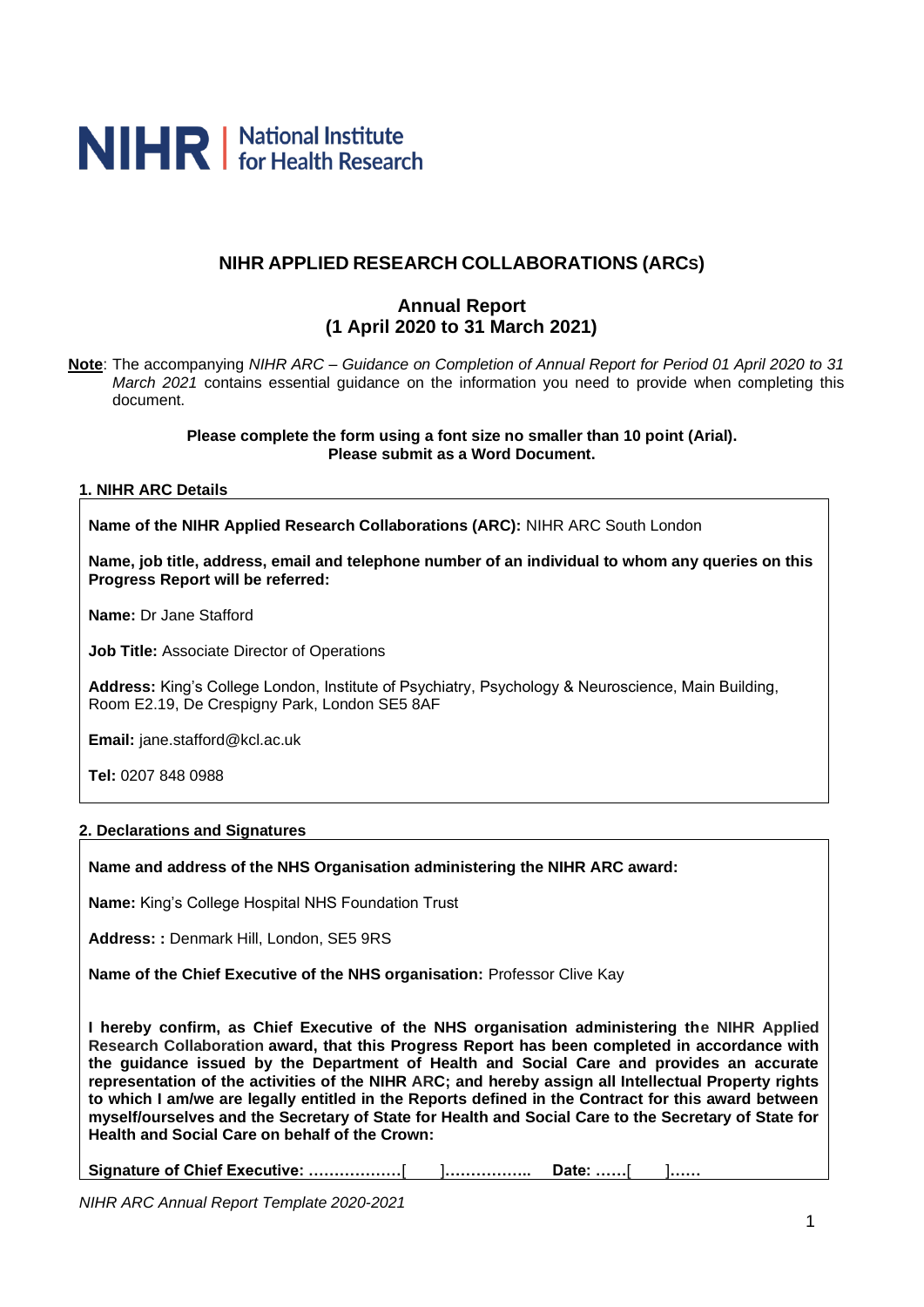## **3. Overview of Activities (no more than 1500 words)**

Since October 2019, the ARC has recruited 28,200 participants to studies, leveraged £13m of external research funding, carried forward £36m in CLAHRC-adopted external research funding, and published 297 peer-reviewed papers. The ARC is also co-leading three national ARC networks: palliative and end life care, and the two national mental health priority networks.

Projects taken forward from the CLAHRC and developed under the ARC are having a direct impact on local and national services and people. Highlights include:

• The POPPIE trial led by the maternity and perinatal mental health theme on continuity of care models for women with risk factors for preterm birth informed NHS England guidance for scale-up of continuity of midwife care in the NHS Long Term Plan.

• The Children and Young People's Health Partnership (CYPHP), a new model of care designed to deliver better health and care outcomes for children and young people. The CYPHP model has been prioritised by the Integrated Care System for south-east London as an exemplar service. We are working with NHS England on featuring CYPHP as a case study on the NHS Futures website.

**In this reporting year (1 April 2020 to 31 March 2021), the ARC South London has made excellent progress against its short-term objectives (1-2 years), as set out below.** 

**Objective 1: Identifying research project milestones and pathways to impact (completed)** All core ARC research themes have identified project milestones and pathways to impact.

**Objective 2: Establishing the ARC's governance and management structures (completed)** • Our core governance structures, the ARC Executive and Board are established, and our core management structures are in place.

• There has been a change in leadership of the ARC's Board. Professor Julia Wendon, Executive Medical Director at King's College Hospital NHS Foundation Trust (KCH), has stepped down to take on a role at KCH managing the Covid-19 response. Dr Leonie Penna, Chief Medical Officer, KCH, is the new co-chair, working alongside Dr Adrian McLachlan, GP Clinical Lead at South East London CCG.

• The Centre for Implementation Science (CIS) Executive is chaired by Professor Sevdalis (CIS Director) and reports to the ARC Executive. The CIS Executive oversees coordination and development of the crosscutting and methodological aspects of the ARC.

### **Objective 3: Achieving first-year theme milestones and deliverable (completed)**

All ARC themes have successfully delivered their milestones and deliverables for the first year, recruiting high-calibre research staff and co-ordinating core projects.

#### **Objective 4: Demonstrating specific mechanisms to ensure the ARC addresses the needs of the local population and health and social care system (completed)**

The ARC has developed a range of mechanisms to ensure that we address the changing needs of the local population and health and social care system. Our ability to respond to local need has been demonstrated by our rapid response to the Covid-19 pandemic.

• We have initiated 62 new Covid-related research projects and activities, co-produced with local and national partner organisations, with strong participation from our public and patient partners.

• This includes a focus on [palliative and end of life care, social care, maternity and perinatal mental health,](https://arc-sl.nihr.ac.uk/research-and-implementation/our-research-areas/covid-19)  [applied informatics and public health.](https://arc-sl.nihr.ac.uk/research-and-implementation/our-research-areas/covid-19)

• We held an online event in April 2020 to understand the initial impacts of the pandemic on our local communities and under-served groups. [A report](https://blogs.kcl.ac.uk/clahrc-south-london/files/2020/05/Community-Zoom-event-final-submission-01_0520.docx_-1.pdf) was submitted to UK Parliamentary Women & Equalities Committee and [published in the](https://blogs.bmj.com/bmj/2020/06/02/being-heard-not-seldom-heard-democratising-research-with-diverse-communities-during-the-covid-19-pandemic/) *BMJ*.

• We established an [equality, diversity and inclusion working group](https://www.arc-sl.nihr.ac.uk/about-us/diversity-and-inclusion-nihr-arc-south-london) (co-chaired by the EDI Lead and the ARC Director) in June 2020 to ensure that community representation and oversight of the work of the ARC reflects the diversity of the local population*.*

• Building on the recommendations of an external review of patient and public involvement and engagement (PPIE), we have worked with more than 100 people, including local people from diverse backgrounds, user groups and researchers to co-design a new **Involvement Strategy** (see section 6).

*NIHR ARC Annual Report Template 2020-2021*  • We have undertaken extensive work to support greater equality, diversity and inclusion at ARC South London: appointing a [diverse public research panel;](https://www.arc-sl.nihr.ac.uk/news-insights/latest-news/introducing-covid-19-public-research-panel) implementing a diversity monitoring framework for ARC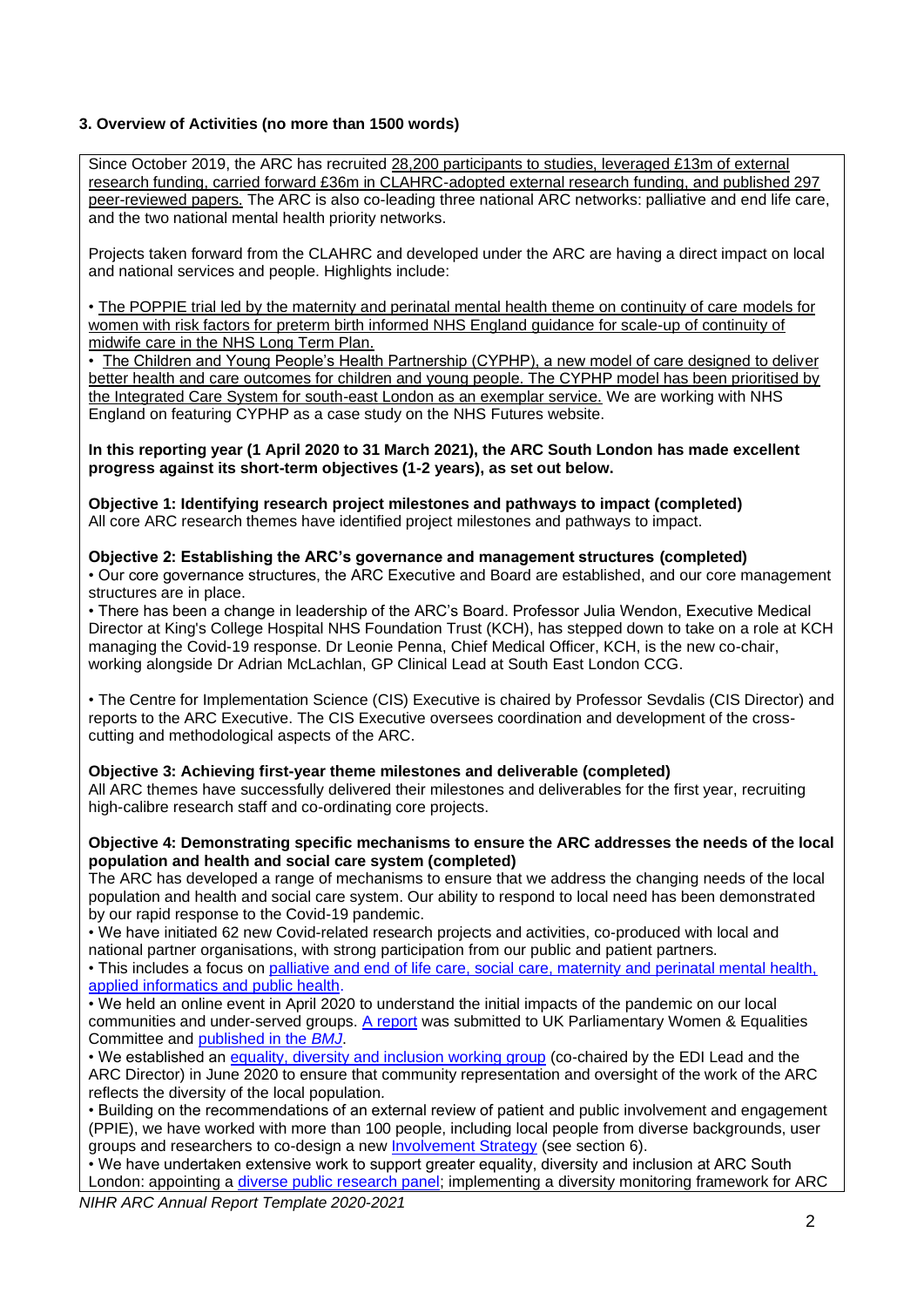South London's Board and Executive; and collecting ethnicity data in relation to participation in ARC research (see section 6).

• The ARC's implementation research theme launched a series of online conversations between implementors and evaluators of NHS and social care service transformations that took place as a result of [the pandemic crisis.](https://www.arc-sl.nihr.ac.uk/events-training/forthcoming-events-training/transforming-services-during-covid-19-and-beyond) Organised with our AHSN, the Health Innovation Network (HIN) these events were supported by a quide developed with the HIN and King's Health Partners (KHP) on how to implement and [evaluate rapid service transformations.](https://www.arc-sl.nihr.ac.uk/news-insights/latest-news/supporting-implementation-and-improving-evaluation-health-and-social-care)

Our research themes hold regular meetings with members of the local community to ensure that our research is designed around their needs. For example:

• Our palliative and end of life care theme engaged with local patients, carers, family and public to understand Covid-19 experiences and identify research priorities, via its [online public forum](https://www.csipublicinvolvement.co.uk/)*.* 

• Our maternity and perinatal mental health theme held [online engagement in research events in June](https://arc-sl.nihr.ac.uk/news-insights/engaging-local-women-maternity-research-during-covid-19-pandemic) 2020, with local women from diverse backgrounds and community groups.

### **Objective 5: Establishing a thematic symposium series across the ARC to ensure active collaboration between all themes by the end of year 2 (completed)**

We have established our annual *thematic symposium series* engaging diverse communities in our research, and working closely with ARC themes. More than 80 diverse members of the public, health and social care practitioners, and researchers attended the first seminar in March 2021. Feedback was very positive: • 80% of people thought the event was 'good' or 'very good'.

The second seminar (16 June) focused on people living with multiple long-term conditions.

#### **Objective 6: Establishing regular meetings with health and social care delivery partners in south London (completed)**

• Our monthly Executive meeting includes our theme leads and representatives from our health and care delivery partners in south London, including: South London and Maudsley NHS Foundation Trust, King's College Hospital and King's Health Partners.

• The Executive is accountable to the Board, which includes representatives from each ARC partner, Health Education England, local public health leads, and patient and service user representatives.

• The Board meets four times a year. Our co-chair (McLachlan) is an active member of the South East London CCG and his co-chair is linked to the KCH Board (Penna).

• King's Improvement Science meets with the KHP Directors of Strategy and presents our progress at the KHP Joint Board with the ARC Director.

Our research themes meet regularly with health and social care delivery partners. For example: • Our implementation science theme, applied informatics theme, and King's Improvement Science have met regularly with local providers as part of their work to evaluate the [impact of a rapid shift to remote](https://www.arc-sl.nihr.ac.uk/research-and-implementation/our-research-areas/implementation-science-research/remote-consultations)  [consultations in mental health](https://www.arc-sl.nihr.ac.uk/research-and-implementation/our-research-areas/implementation-science-research/remote-consultations) in a new learning health system initiative with NHS England (London). They are working with south London trusts, SLaM, NHS London, HIN, [disseminating early findings](https://www.arc-sl.nihr.ac.uk/research-and-implementation/our-research-areas/implementation-science-research/remote-consultations) – shaping plans for south London and are in discussion with north London.

• Our social care theme meets with partners including: the boroughs of Bexley, Kingston, Richmond, Lewisham and Southwark, King's College Hospital social work team, the Methodist Mission Deptford, Lewisham Pensioners' Forum and Age UK London. It has worked with local care providers and PPI members to co-produce resources for managers of day centres to safely re-open after lockdown.

• Our public health and multimorbidity theme established a Pandemic Ethics Virtual Group to offer guidance on healthcare prioritisation, advising NHS England and the Faculty of Intensive Care Medicine on ICU triage. • They are also part of the SE London Ethical Oversight Group, with clinicians, managers, patients, ethicists and lawyers, providing guidance on decision-making with vulnerable patients and developing [a decision](https://arc-sl.nihr.ac.uk/news-insights/blog-and-commentary/covid-19-reality-opportunity-costs-will-need-be-debated-openly)  [support resource for GPs p](https://arc-sl.nihr.ac.uk/news-insights/blog-and-commentary/covid-19-reality-opportunity-costs-will-need-be-debated-openly)roviding care in virtual clinical contexts.

• They are working with Lambeth Council to support community members and health practitioners to identify Covid-19 response, recovery strategies and locally identified community priorities.

### **Prioritising research for implementation to improve services and health outcomes**

• The ARC's implementation and involvement (I&I) team (co-led by Zoe Lelliott and Dr Natasha Curran, (HIN)) selected two ARC projects for implementation support across south London, addressing palliative care and alcohol addiction. This work was paused due to the pandemic, but will now be reviewed following changes to projects.

• The team has supported work relevant to the pandemic, including working on the collaborative project to evaluate remote consultations at three south London mental health trusts.

• An implementation and involvement (I&I) manager has been recruited to begin in Q1 2021/22.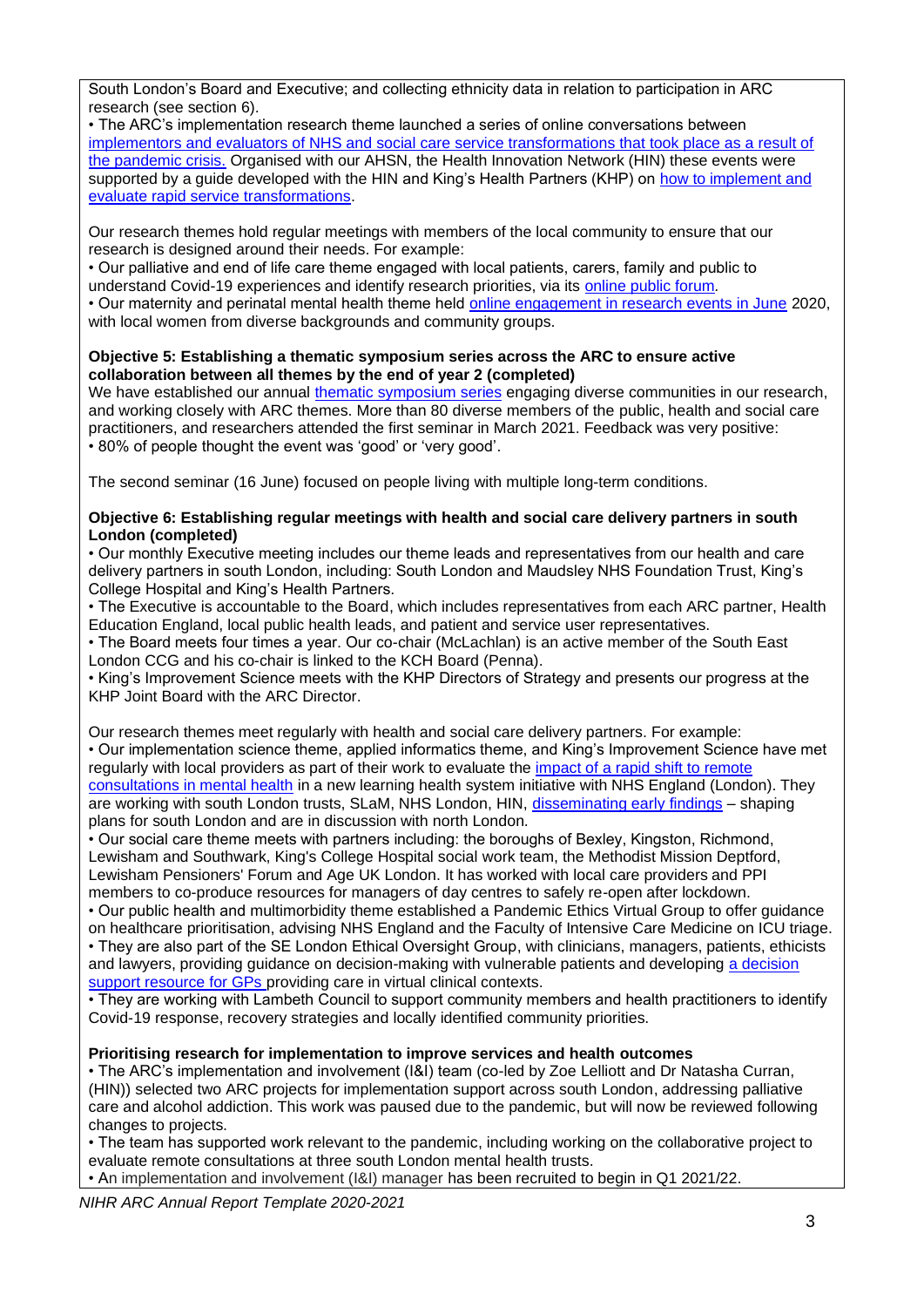• The I&I team are developing tools that can be used to facilitate conversations, as well as to assess each ARC project for implementability (with input from across ARC themes).

• **Objective 7:** We have recruited implementation champions for each research theme. They will work with the I&I team to help themes consider implementation issues for all projects **(completed).**

### **Progress against medium-term aims (years 3-4)**

• **Objective 8:** We are on track with plans for implementation science week. In June-July 2021, we are holding the international [Implementation Science Conference](https://arc-sl.nihr.ac.uk/events-training/forthcoming-events-training/4th-uk-implementation-science-research-conference) and [Masterclass](https://arc-sl.nihr.ac.uk/events-training/forthcoming-events-training/implementation-science-masterclass-2021) online.

• **Objective 9**: We are on track with developing our online educational offering in implementation science to be offered in the 2021/22 academic year.

## **4. Progress Made in Each Research & Cross-cutting Themes (no more than 500 words per theme)**

### **Alcohol theme**

The theme lead is Professor Drummond and deputy theme lead is Dr Deluca (both King's College London).

#### **Project 1**: **Alcohol interventions to reduce alcohol harm in acute alcoholic liver disease**

• Developed links with hospitals and liver specialists, developed a research protocol for an RCT and submitted it for NIHR funding and started groundwork for PPI involvement (on track to complete objective 1, by September 2021)

• However, due to Covid-19 restrictions these activities were delayed (April – September 2020). PPI work is on track for May 2021 and completion of the feasibility work by the end of 2021.

• Completing a systematic review on 'the efficacy of psychosocial interventions to reduce alcohol harm in patients presenting a comorbidity of alcohol dependence and alcoholic liver disease'. On track (July 2021).

#### **Project 2: Utility, acceptability and efficacy of wearable transdermal alcohol monitoring**

• Our work conducting validation testing of a novel alcohol transdermal sensor and focus groups for acceptability was delayed due to Covid-19 restrictions.

• We are completing a systematic review of the acceptability and accuracy of alcohol transdermal sensors, which is on track for July 2021 (short-term objective 2. Years 1-2).

• Currently unable to test the transdermal sensors within our original timescale. However, we are expecting to receive them in June 2021 and are planning to conduct face-to-face (or online) focus groups in August/September 2021, to gather initial evidence on acceptability and feasibility of these devices.

• A PhD student started working on projects 1 and 2 in October 2020 and core activities have resumed, albeit with further delays due to national restrictions in research activities. Work now on track (medium-term objective 4. Years 3-4).

• We have 3 PhDs linked to the ARC work: a qualitative study of social networks in Alcohol Assertive Outreach Treatment (AAOT), a study on the health economic outcomes of the AAOT trial and a study on the impact of addiction service changes on hospital admissions and mortality in alcohol dependence.

• Work now on track to meet all medium-term objectives in Years 3-4.

### **New areas of research**

• We have redeployed internal resources to develop Covid-19-related research (completing short-term objective 3). We have conducted, with colleagues, a national online survey of people drinking at harmful levels to examine how the pandemic impacted on their alcohol use and their help-seeking (SACCO study).

• We are involved in a study of London homeless people, who have been housed in hotels, to investigate service/help provision and emerging needs.

### **Highlights**

• The Minimum Unit Pricing of Alcohol in Scotland completed data collection in A&E and Sexual Health Clinics. Data have been analysed, a report submitted to NIHR in August and two papers have been submitted.

• [Lancet Liver Commission paper was published](https://www.thelancet.com/journals/lancet/article/PIIS0140-6736(20)32396-5/fulltext) (March) and a launch was held at the Royal Academy (April 2021) where Drummond spoke on the need for more integrated care for alcohol-related liver disease.

• The adopted project on the impact of addiction service changes on hospital admissions and mortality in alcohol dependence is complete. Findings published in: [Lancet Regional Health Europe](https://www.thelancet.com/journals/lanepe/article/PIIS2666-7762(21)00013-2/fulltext) and [BMJ Open.](https://bmjopen.bmj.com/content/10/11/e043540)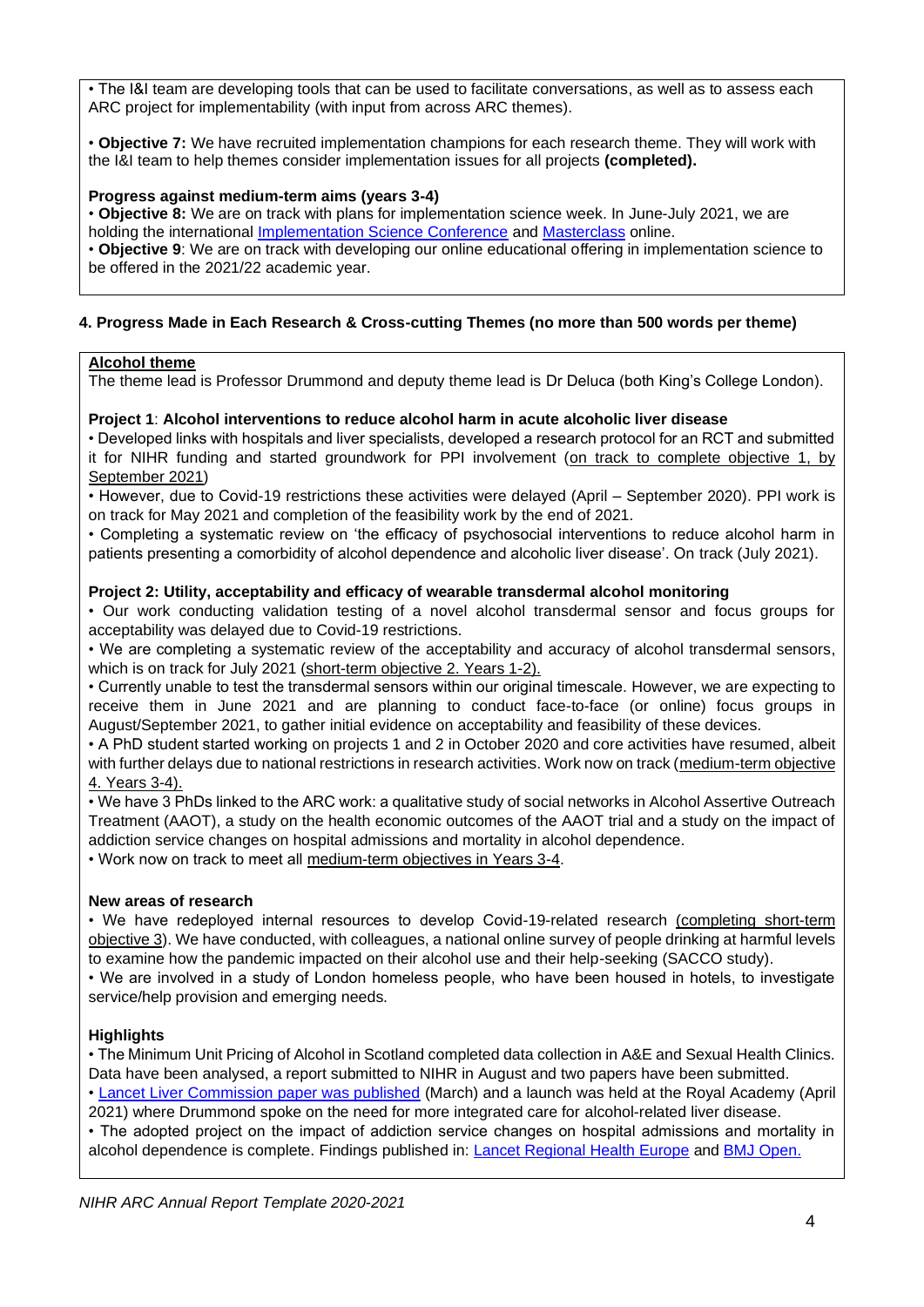## **Applied informatics (cross-cutting theme)**

The theme lead is Professor Fiona Gaughran, South London and Maudsley NHS Foundation Trust (SLaM) and King's College London (KCL). The deputy leads are Professors Richard Dobson and Rob Stewart, KCL.

The theme is on track with its aims and objectives. It has initiated a substantial strand of Covid-related applied informatics research (see section 5, impact).

### **Aim 1: Create an Applied Informatics Hub (AIH) to support use of digital innovations in health and social care research (complete)**

• The [AIH launched in January 2021](https://arc-sl.nihr.ac.uk/news-insights/latest-news/new-hub-applied-informatics-resources-south-london) completing this aim. The Hub provides a single south London data resource for applied researchers, bringing together 40+ digital innovations in health and social care research to enable researchers rapid access to the latest tools.

• The [AIH is divided into five areas:](https://arc-sl.nihr.ac.uk/research-and-implementation/our-research-methods/applied-informatics/applied-informatics-hub) electronic health and care records, approved digital linkages, mobile health resources, digital tools and virtual reality, and PPI resources.

• The AIH has been disseminated online, and with the NIHR ARC Applied Digital National network, the national network for NIHR ARCs, the Health Innovation Network (AHSN), and King's Health Partners. • The Hub is updated with new resources (eg [Health Data Research Innovation Gateway\)](https://www.healthdatagateway.org/).

#### **Aim 2: Evaluate the implementation and effectiveness of actionable analytics in clinical practice (on track)**

• On track with aim (Sept 2021) to investigate inequality in practice in the management of anti-coagulation for atrial fibrillation. We have conducted preliminary searches in local primary care platforms to find the rate of anticoagulation treatments. A systematic review is underway on anti-coagulation for atrial fibrillation in people with severe mental illness. A PhD student started in October 2020.

• On track with evaluation (Sept 2021) of digital dysglycaemia management decision support in a mental health trust (SLaM) and initiated a systematic review on electronic management of diabetes. We are using [CogStack](https://ctiuk.org/products/cogstack/) to host a real-time alerting electronic clinical decision-support system linked to SLaM.

• On track with aim (ongoing) of employing computerised in silico strategies to evaluate the external validity and economic aspects of new (digital and non-digital) approaches to care.

• We are assessing the external validity of standard RCTs using observational data. We are using a simulated cardiovascular trial to determine a method of finding eligible participants within electronic health records. The aim is to create an algorithm for automated searching for eligible trial participants.

• We are on track with aim (Sept 2021) of using electronic records interfaces to determine the prevalence and outcomes of physical and mental health multimorbidity. Our work has addressed Covid-19, including publications on how ethnicity, medication and cardiometabolic risk can impact on outcomes.

#### **Aim 3: Developing novel mechanisms for public, patient and staff involvement alongside the One London Local Health Care Records Exemplar (LHCRE) (on track)**

• We have recruited a group of public members with lived experience of applied informatics, who meet as part of the theme's monthly meeting and help develop projects (completing aim 3).

• These PPI members have links to other informatics groups including LHCRE, Centre for Translational Informatics, and Health Data Research UK.

• We are developing links with the other London ARCs (on track with aim 4, Sept 2023).

## **Children and young people's theme**

The theme lead is Dr Ingrid Wolfe, at King's College London (KCL) and Evelina London Children's Healthcare. The deputy theme lead is Dr Julia Forman, KCL. The theme is on track with its aims and objectives.

### **Project 1: Improving care for children with complex needs and disabilities (INCLUDE)**

We will develop, implement and evaluate the effectiveness and cost-effectiveness of a coordinated model of care for children and young people with disability / multimorbidities.

• We have mapped need, care provision and resources in south London for CYP with long-term health conditions (completing objective 1). Our interactive digital map of services is [on ARC website.](https://embed.kumu.io/a8a8529ce7f7a81d7bc0f6dc5c5081a4#bexley-stakeholder-map) • We are on track to co-develop evidence-based screening tools and interventions with families and professionals by June 2022 (objective 2).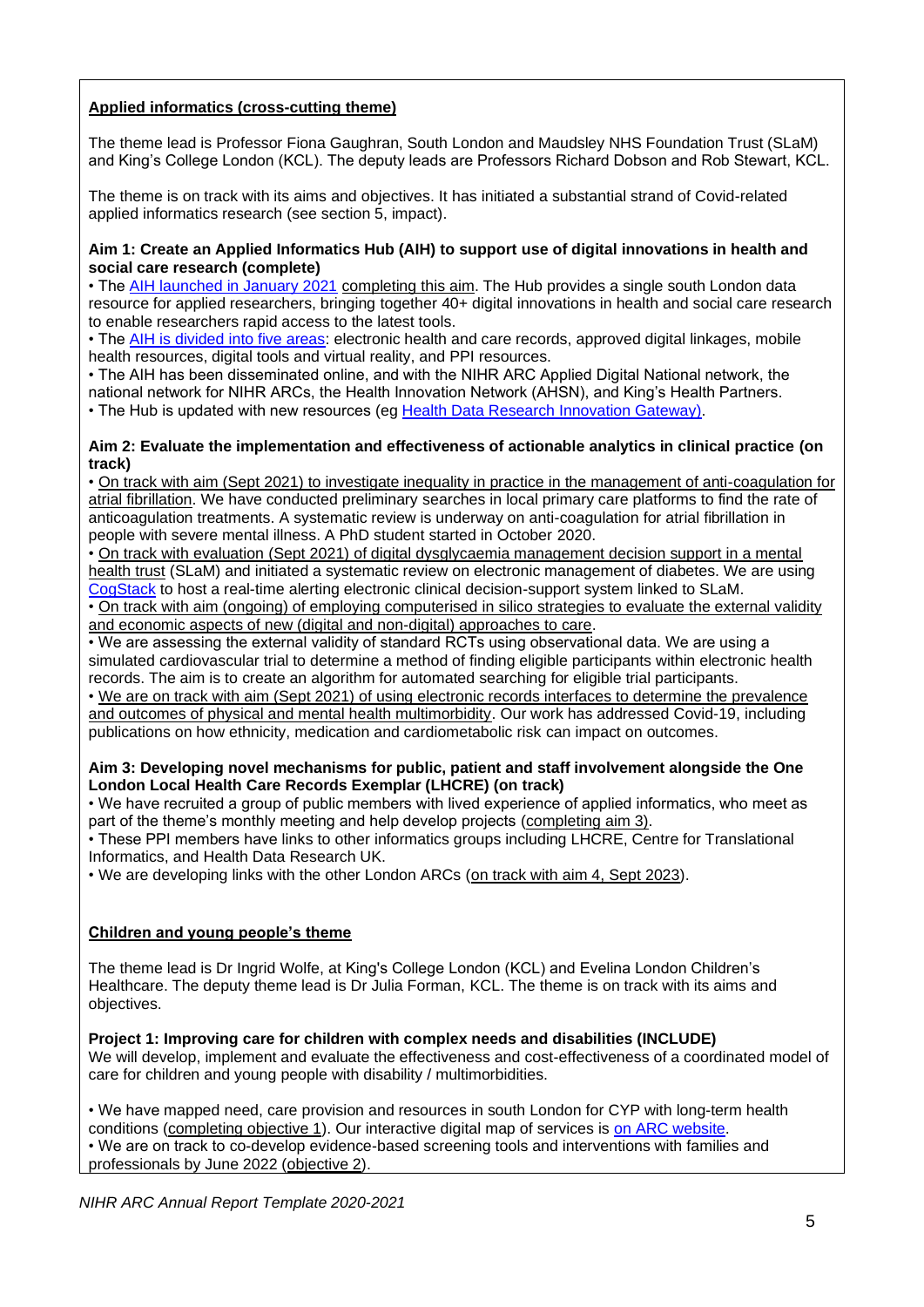• Dr Ghotane has tested a tool for selecting evidence for a systematic review of interventions for CYP with complex care needs, and completed systematic review protocol.

• Systematic review is underway, having experienced some delays due to Covid and exploring adoption by Cochrane Review. We expect to finish the review by June 2021.

• We are on track to shortlist interventions for CYP with complex care needs by June 2021.

• We are working on a new systematic review assessing the impact of incorporating community health workers into care teams for children with special healthcare needs.

• We have met with the Evelina London community paediatrics team and the complex paediatrics service team to explore co-developing tools and interventions.

## **Project 2: Identify family needs for support, prevention and risk reduction (INSPIRE)**

We are co-producing, piloting, and validating a child and family school-entry screening tool, to identify unmet needs and risk factors, and provide tailored care.

• We have completed systems mapping (objective 1, see above).

• We are on track to co-develop evidence-based screening tools and interventions with families and professionals by June 2022 (objective 2).

• We have carried out an extensive literature scanning to understand early years screening landscape in the UK and internationally, and school outcomes. This has led to a focus on social-emotional development. We expect to complete a systematic review by June 2021.

• We have met with local stakeholders, including health visitors to understand the delivery of early years screening, and populations and families invited for screening. This has helped to confirm findings from literature scanning, and to refine our research questions.

• We are designing our patient, public, involvement and engagement (PPIE) strategy for the co-development work, and have mapped local PPIE groups.

### **Adopted project: Children and young people's health partnership (CYPHP)**

• CYPHP has been commissioned in Lambeth and Southwark, with evaluation showing reductions in acute service use, and improvements in health and healthcare.

• Following discussions with south-east London Integrated Care System, CYPHP model has been prioritised within south-east London as an exemplar service. We are also working with NHS England and Improvement on featuring CYPHP as a case study on NHS Futures website.

• We completed recruitment to the trial in December 2020, recruiting more than 1,700 children, young people and their families. Full trial expected by end of 2021.

### **Economics and biostatistics (cross-cutting) theme**

The theme is led by Professor Landau and Dr Healey. The deputy theme lead is Dr Bakolis. The theme is on track with its aims and objectives.

### **Project 1. Use economic evaluation to harness clinical, epidemiological and economic evidence to identify population and health and social care system impacts and cost-effectiveness**

• Completed early phase economic evaluation of physical health clinic for inpatients at SLaM – part of IMPHS programme in collaboration with SLaM and implementation science theme (short-term objective 1 completed).

• DESiGN economic evaluation. Analysis complete and working on journal submission.

• Collaborating with the Policy Institute at KCL on two new projects (What Works in Children's Social Care and Homelessness Placements. Input to trial protocol completed).

• Appointed a postdoctoral research fellow in health and social care economics.

• Completed material for online module in implementation science on health economic evaluation. (Longterm objective 3 completed) (see section 7).

• Exploration of the impact of long-term conditions in end-of-life care on social care resource use and costs (medium/long-term objective – ongoing).

• Cost-effectiveness of scaling-up Health-Arts Programmes (see below): Protocol submitted to *British Journal of Psychiatry* (collaboration with implementation science theme) (medium-term objective 2, ongoing).

#### **Project 2. Collaborate with the ARC's themes in applying statistical methodologies to test the feasibility and evaluate the clinical impact of interventions, novel health care pathways and implementation strategies in health and social care**

• PREP-Kids: Design and analysis of an international cohort study to evaluate the impact of the pandemic and associated lockdown intervention on emergency psychiatric presentations for self-harm of children and adolescents, published in ECAP (short-term objective 2, completed).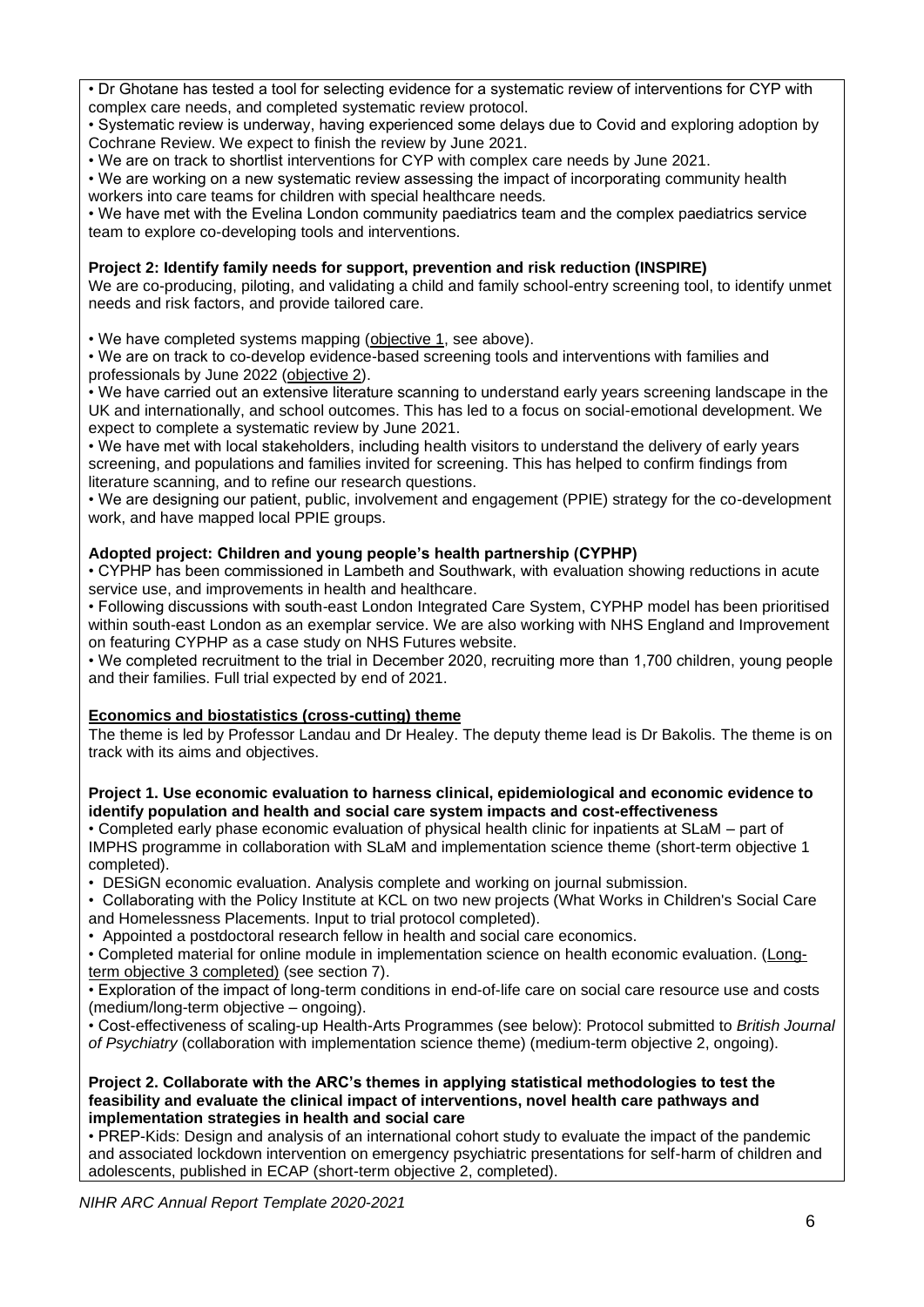• Network project (with applied informatics theme): Quasi-experimental evaluation of the impact of the start and lifting of Covid-19 lockdown policy on mental health service use and mortality in ten UK sites submitted (short-term objective 2, completed).

• All-cause mortality in people with severe and complex mental disorders before and during the pandemic: a UK cohort study, submitted (collaboration with applied informatics theme, short-term objective 2, on track by March 2022)

• Elixir project – Incidence of domestic violence before, during and after the pandemic – a regression discontinuity design (with maternity and perinatal mental health theme (short-term objective 2, on track August 2021)

• Scaling-up Health-Arts Programmes: largest study in the world bringing arts-based mental health interventions into a national health service. Protocol submitted to *British Journal of Psychiatry* (with implementation science theme) (medium-term objective 2, ongoing)

• NHS CHECK: protocol for a cohort study investigating the psychosocial impact of the pandemic on healthcare workers. Protocol submitted to *BMJ Open* (with applied informatics theme) (short-term objective 2, completed).

• Set up of SPARKLE trial of app-delivered Parent Positive [\(Families under Pressure\)](https://maudsleycharity.org/familiesunderpressure/) nested in [CO-SPACE](http://cospaceoxford.org/)  [study](http://cospaceoxford.org/) of families mental health during Covid. On track for December 2022.

• Appointed statistician to work on evaluating health policies or care pathways investigated by ARC themes (long-term objective 4, completed).

## **Impact**

• Mortality data from the network project were reported to NHS England and Public Health England. • NHS check study is providing ongoing data on the psychosocial impact of the pandemic on healthcare workers.

## **Implementation science research theme (cross-cutting) theme**

The theme is led by Professor Sevdalis. Professor Boaz has moved to a role at LSHTM but is involved in the capacity building work (as of 01.01.2021). Professor Jones joined the team (01.01.2021) as deputy theme lead jointly with Dr Hull. The theme is on track with its aims and objectives.

• **Short-term objective 1** (completed). Reviewed ARC themes implementation science methodologies. Collaborated on pandemic-related projects and new research bids.

**• Short-term objective 2** (on track, by 12/2021)

• Worked with the ARC PPI panel to design the national CoVAccS study and the LISTEN trial, submitted to the NIHR Long COVID call.

• Consulted with the ARC PPI and D&I leads on how to introduce a PPI advisory panel into methodological studies.

• **Short-term objective 3** (on track, by 12/2021)

• Developed an options document with the UK Implementation Society in 2020. Due to the pandemic, implementation postponed until 2021 (contract in set-up with SGUL).

• **Short-term objective 4.** Launch biannual Implementation Research Seed Funding (up to £10k to turn innovative implementation ideas into research bids). This objective requires review, due to pandemic pressures, with the ARC leadership by Dec 2021, for launch in 2022.

• **Short-term objective 5** (on track by 12/2021)

• Coordinated with ARC cross-cutting themes to provide methodological support to health research themes on implementation methodology. Advice clinics/embedded research approaches offered from June 2021. • Worked with Implementation and Involvement (I&I) and capacity building themes to develop a prioritisation

checklist for ARC projects that are ready for scale-up – has been used to identify projects for support. • **Short-term objective 6** (completed). Held the Annual Implementation Science Research Conference online in July 2020, jointly organised with capacity building theme (completed). Attended by 180 delegates from 16 countries (see 7.3 impact). The Implementation Science Masterclass was cancelled in 2020 due to Covid-19. We have planned an online Masterclass for June 2021.

• **Short-term objective 7** (on track). Working with biostatistics and economics theme to develop a series of ARC workshops, including global experts, on use of 'hybrid' evaluation designs in applied health research. Launch in September 2021.

## **Engagement activities**

• Held series of online conversations between [implementors and evaluators of NHS and social care service](https://www.arc-sl.nihr.ac.uk/events-training/forthcoming-events-training/transforming-services-during-covid-19-and-beyond)  [transformations that took place due to the pandemic.](https://www.arc-sl.nihr.ac.uk/events-training/forthcoming-events-training/transforming-services-during-covid-19-and-beyond)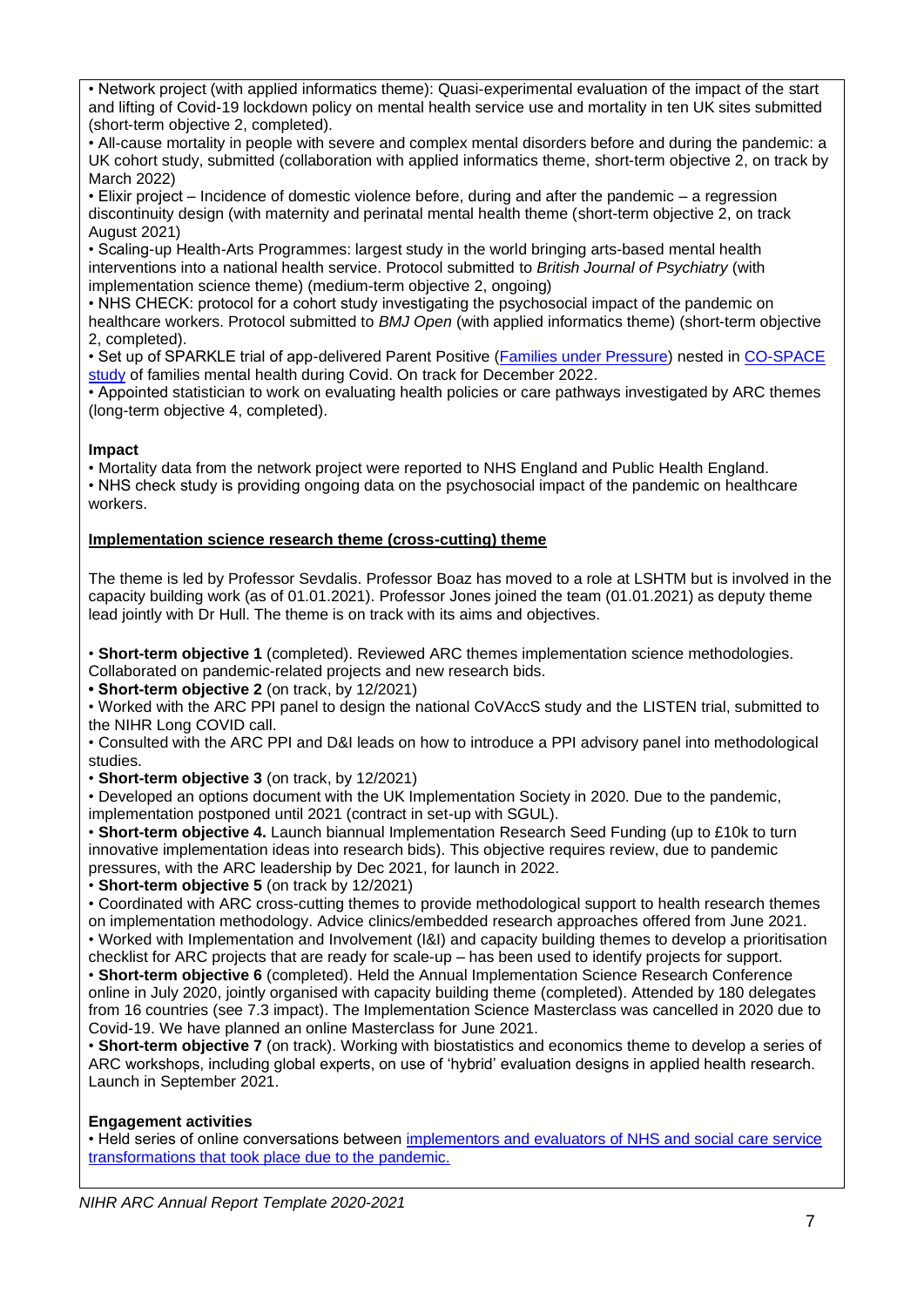## **Impact**

• The Implementation Research Development (ImpRes) tool adopted by the Swiss Patient Safety Foundation (Jan 2021) to support patient safety intervention implementation projects in Swiss healthcare.

## **Highlights**

• Developed an ImpRes-based [interactive resource on how to implement and evaluate rapid service](https://arc-sl.nihr.ac.uk/news-insights/latest-news/supporting-implementation-and-improving-evaluation-health-and-social-care)  [transformations.](https://arc-sl.nihr.ac.uk/news-insights/latest-news/supporting-implementation-and-improving-evaluation-health-and-social-care)

• Developed the Implementation Outcomes repository (with ARC EoE and our co-funders), an open webbased repository of quantitative implementation outcome instruments for use in physical healthcare (launch in June 2021).

• Developed novel research and evaluation bids with other ARC themes through NIHR national schemes: the Mental Health Implementation Network (with the alcohol and public health themes, and ARC EoE); and the cross-ARC prevention consortium on implementation of domestic violence advisors in maternity services.

# **Adopted projects**

Six projects adopted by the theme (see finance and activity report).

# **Maternity and perinatal mental health**

The theme lead is Professor Sandall and deputy theme lead is Professor Howard. Dr Easter has been appointed deputy theme with Professor Howard. Professor Sandall is seconded part-time to NHSE&I as Head of Midwifery Research. The theme is on track with its aims and objectives.

## **Short-term objectives**

• Convened a PPI advisory group and consulted with PPI stakeholders to ensure the voices of women and families are central to our work (objective 1 completed)

• Convene stakeholder advisory group and consolidate engagement strategy, identify and collaborate with implementation champions in NHS trusts, local and regional maternity structures (objective 2 initiated and ongoing throughout programme)

• Dissemination through peer-reviewed publications, conferences, and social media (medium-term objective ongoing).

## **Project 1: Models of maternity care for women living in areas of ethnic diversity and social disadvantage in south-east London** (short-term objectives1–3, on track)

• eLIXIR prospective cohort study using linked routine maternity data records in south London research approval form approved (July 2020)

• Data extracted on approximately 33,000 pregnancies and births. Data analysis is ongoing and due for completion by September 2021

• KCL research ethics for local stakeholders approved and NHS Research Ethics with minor amendments.

Core project developed with key stakeholders and materials discussed at theme PPIE meetings (May 2021).

## **Project 2: Factors surrounding severe maternal morbidity and mortality among women with mental illness**

• Three workstreams related to the second core project underway (short-term objectives 1–3 – on track for Oct 2021)

**1. Obstetric near misses among women with serious mental illness** 

• Data analysis of linked electronic healthcare records completed. Findings published in *British Journal of Psychiatry Open* (Jan, 2021)

# **2. ASPEN Study: A**ttempted **S**uicide **during the Perinatal Period**

• Ethical approval achieved (March 2021) for a grounded theory study of women and significant other's experiences and needs following attempted suicide in perinatal period.

# **3. Near fatal self-harm admissions in the perinatal period**

• Historical cohort study using linked routine hospital episode data and mental health records in south London to investigate the factors surrounding near fatal self-harm admissions (on track, complete by Sept 2021)

# **Highlights - National cross-ARC research projects**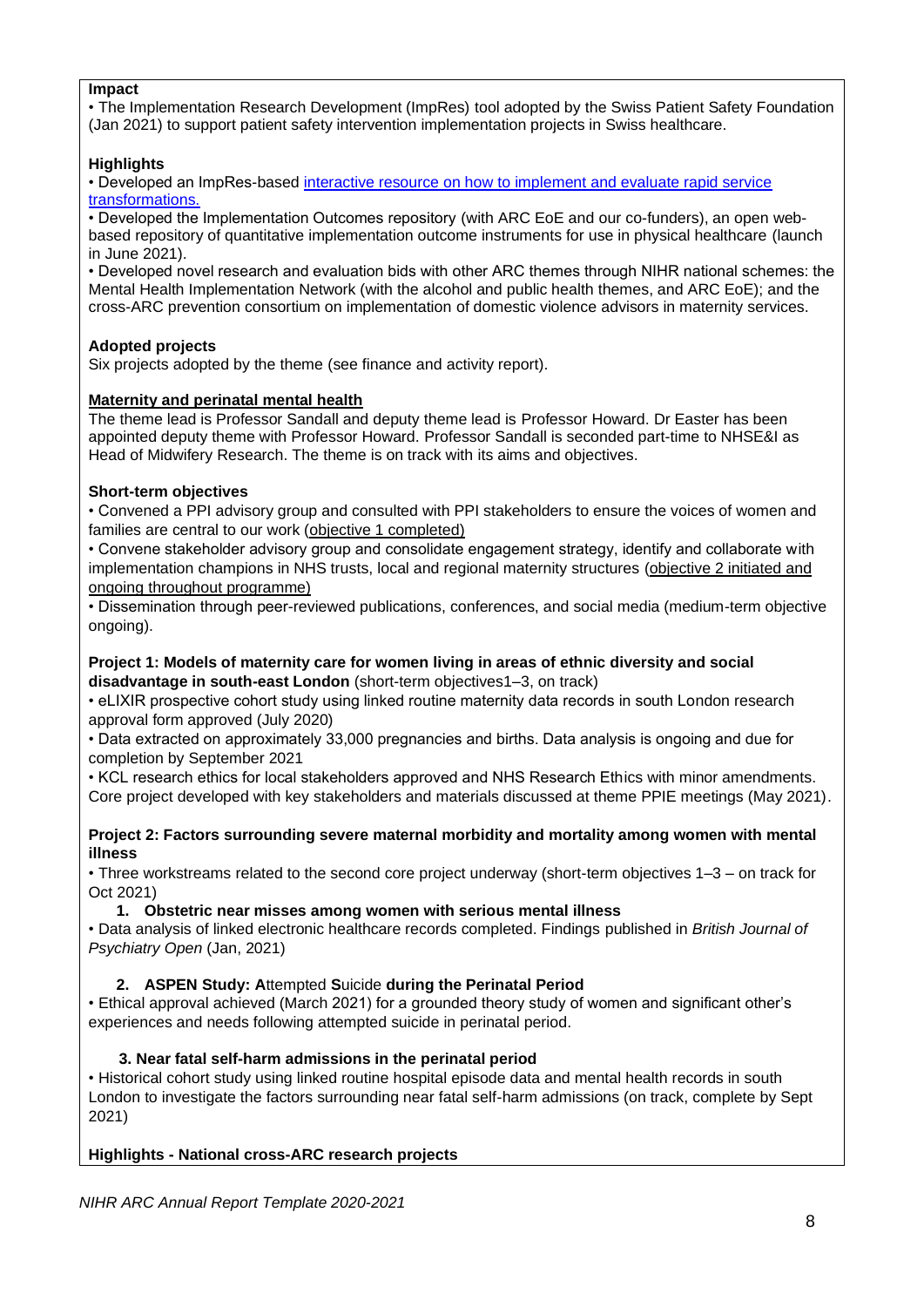• Two proposals by Easter and Howard have been adopted nationally (i) to evaluate the implementation and scale up of maternal mental health services (National Cross-ARC Priority Child Health & Maternity Programme.)

(ii) to evaluate models of health-based Independent Domestic Violence Advisor provision within maternity settings, cross-ARC: Children's health and Maternity and Prevention. Project planning underway (short-term objective 3 – on track for year 3).

## **External funding for PhD studentship** – (short-term objective 4, completed.)

• Williams, postdoctoral NIHR SPHR Fellow, a five-month training placement on health inequalities.

• De Baker continues cross NIHR ARC Fellowship with ARC East of England on adapted COVID-19 studies and ASPEN study [\(blog\)](https://www.arc-sl.nihr.ac.uk/news-insights/blog-and-commentary/my-research-journey-nihr-arcs-during-covid-19-pandemic).

• Rayment-Jones completed NIHR PhD Fellowship on Project 2020 models of care for women with social complexity.

• Fernandez-Turienzo completed PhD on POPPIE pilot trial on continuity of care for women at high risk of preterm birth funding (Iolanthe Trust.)

**New research** (short-term objective 6 completed)

Four new studies underway in response to Covid-19 – see finance and activity.

# **Palliative and end of life care theme**

Led by Professor Higginson, with deputy leads Professor Gao and Dr Maddocks (King's College London). No changes to the theme's objectives (on track), except addition of Covid-19 research.

# **Project 1: Understanding multimorbidity, complexity, and variation in health and social care**

• On track with objective 1 to understand clusters of multimorbidity, their geographical variation, relationships to health, social care and costs, using routine patient data.

• Initiated new study [CovPall-Connect,](https://arc-sl.nihr.ac.uk/research-and-implementation/our-research-areas/palliative-and-end-life-care/rapid-evaluation-covid) drawing on UK wide datasets to explore the relationship between regional Covid-19 PEoLC responses and Covid-19 prevalence, mortality, admissions, discharges, business and social impacts (objective 1).

• We are analysing mental health services data from the Hospital Episode Statistics Database to identify characteristics of end-of-life hospitalisations for patients with serious mental illness. We [published a paper](https://pubmed.ncbi.nlm.nih.gov/33866148/) in the *Public Health Journal*.

• We published a [paper](https://journals.plos.org/plosone/article?id=10.1371/journal.pone.0231666) and blog [Where you live and where people die](https://eapcnet.wordpress.com/2020/08/05/where-you-live-and-where-people-die/) exploring regional variations in access to inpatient hospices. We argue commissioners and policymakers should ensure home death is not due to limited geographic access to inpatient hospice care.

• Collaborating with the ARC's economic and biostatistics, health informatics, and social care themes to enhance cross-disciplinary working (objective 4).

• Initiated research to [assess primary care service use](https://cprd.com/protocol/primary-care-service-use-towards-end-life-among-patients-who-died-and-during-covid-19) at end of life during the pandemic.

# **Project 2: Outcomes, health and social care costs, symptom management and prevention**

• On track with objective 2, expanding our PEoLC outcomes action collaborative and embedding outcome measurement into routine practice.

• Held an Outcomes Action Collaborative (OAC) meeting in August 2020. Task groups were formed to improve measure format and scoring, and identify new funding.

• Held a Palliative care Outcome Scale (POS) workshop with 77 delegates, covering new concepts and directions in patient-centred measurement in clinical practice and research.

• Professor Higginson led an [Action Plan for Better Palliative Care,](https://csiweb.pos-pal.co.uk/csi-content/uploads/2021/01/Cicely-Saunders-Manifesto-A4-multipage_Jan2021-2.pdf) which emphasises importance of patientreported outcomes.

• Mev Hocaoglu joined the Patient Outcomes Committee at King's College Hospital NHS Foundation Trust to lead on implementation of services based on outcomes that matter to patients.

• Completed a rapid review of patient-reported outcome measures in Covid-19.

## **Project 3: New models of care for multimorbidity bridging health and social care**

• On track with objective 3, to develop, evaluate and implement new PEoLC models attuned to multimorbidity.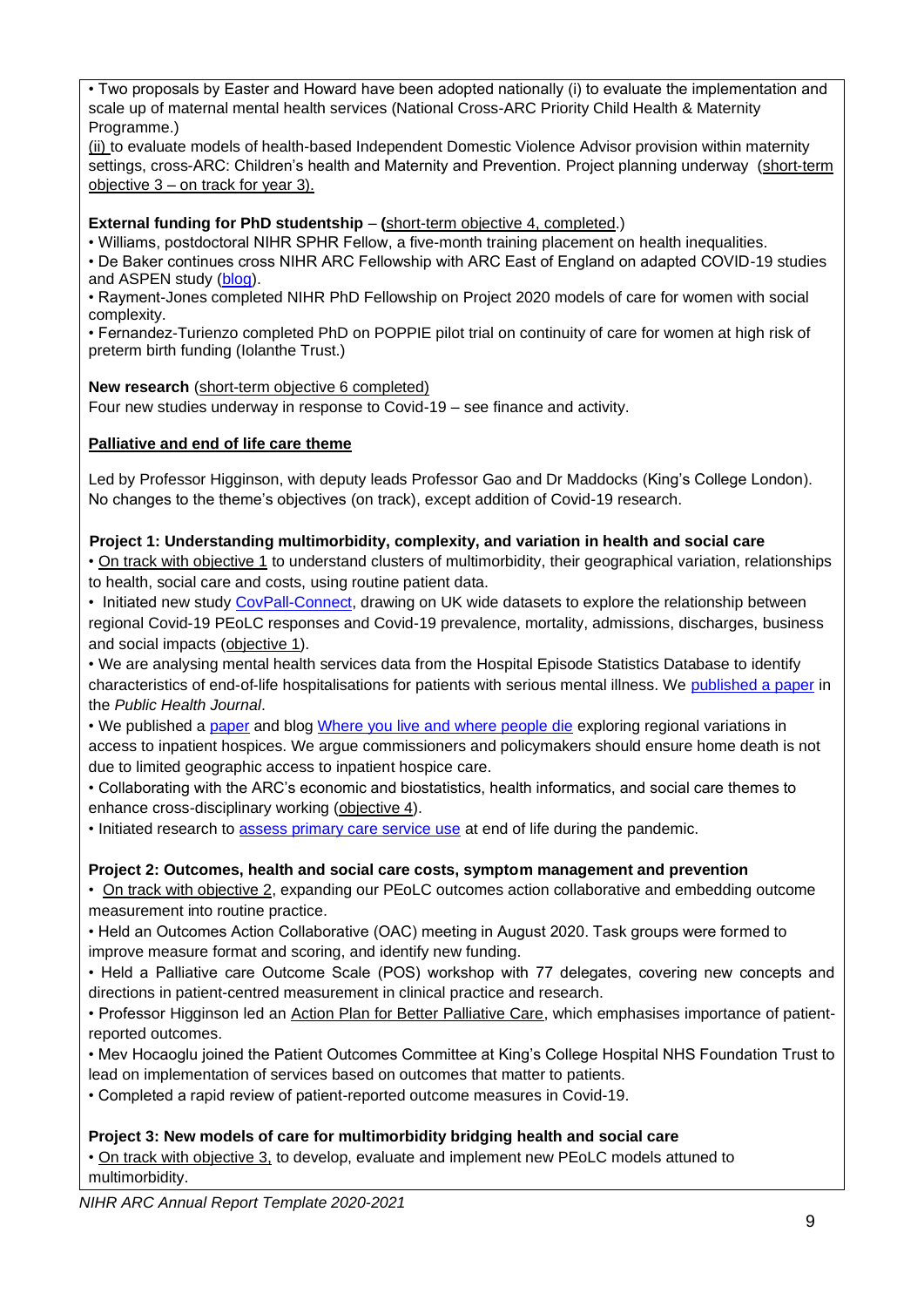• Submitted a report and paper to the WHO on common elements of effective delivery models for older populations with advanced disease to inform policy (objective 3).

• Jo Bayly awarded an NIHR Development and Skills Enhancement Award on design and conduct of effectiveness trials for rehabilitation in PEoLC (objectives 3 and 8).

• Created an [evidence-based resource](https://www.kcl.ac.uk/cicelysaunders/resources/khp-gp-breathlessness-resource.pdf) to support self-management of breathlessness at home during Covid-19 used by south London GP networks, the National PEoLC ARC, and the [European Lung Foundation.](https://europeanlung.org/en/information-hub/factsheets/managing-breathlessness-at-home-during-the-covid-19-pandemic/)

## **Patient and public involvement**

• PPI groups are active across all adopted research projects. Held PPI workshops throughout the year, including a workshop on 'large dataset research in palliative care' with [editorial](https://journals.sagepub.com/doi/10.1177/02692163211002101)

• CovPall study findings on 'Ethnic minority groups and palliative care services during the pandemic' presented at the [ARC South London Inside Research seminar](https://arc-sl.nihr.ac.uk/news-insights/latest-news/seminar-brings-together-public-health-and-social-care-professionals-and) in March.

# **Adopted projects**

Three new studies were adopted (see Finance & Activity).

## **Patient and public involvement research theme**

Professor Mary Chambers, Kingston University and St George's, University of London is the research theme lead. The deputy theme lead is Dr Stan Papoulias, King's College London. The theme is on track with its aims and objectives.

### **Project 1: A mixed-methods study to identify existing approaches to PPI in health and social care commissioning**

This project aims to identify existing approaches to PPI in health and social care commissioning decisionmaking, and develop an intervention (tool-kit) to facilitate public contributions to decision-making processes. It contributes to the work of the public health and multimorbidity theme.

• We are on track with our objectives and developed the research protocol (completing objective 4).

• Despite delays due to Covid-19, we have Health Research Authority approval and are on track with objectives 1 and 2. We have confirmed members of the advisory group and are finalising arrangements with other members. One Clinical Commissioning Group (CCG) study site has confirmed participation. CCGs have been coping with heavy Covid-19 related workloads, and as a result we have not been able to confirm the other two sites, but are in discussions.

• We have developed our qualitative and quantitative data collection tools: observation data collection tool, interview and focus group topic guides, and survey.

• We have progressed our collaboration with ARC Kent, Surrey and Sussex, and we have collaborated with PenARC preparing a research bid for THIS Institute, Cambridge. We are developing links with the identified borough-level boards within the confirmed CCG.

## **Project 2: Qualitative study of the role of PPI leads / practitioners in research**

This project aims to study the challenges and enabling conditions for the work of PPI leads in NIHR-funded research. It has been co-designed with contributions from PPI leads and service users from across the ARCs.

• Ten out of twenty phase one interviews conducted. Mapping to identify phase two case studies is underway.

• Dr Papoulias is lead author of a paper on [ethnographies of PPI in research](https://onlinelibrary.wiley.com/doi/full/10.1111/hex.13215) in *Health Expectations* (March 2021); senior author of an **analysis of the evolution of PPI** at NIHR Maudsley BRC in BMC Research Involvement and Engagement (April 2020); and a co-author of [a commentary on the dark side of co](https://health-policy-systems.biomedcentral.com/articles/10.1186/s12961-020-00558-0)[production in research](https://health-policy-systems.biomedcentral.com/articles/10.1186/s12961-020-00558-0) in Health Research Policy and Systems (May 2020) (contributing to objective 5). • Dr Papoulias has contributed to the co-design of the ARC's involvement strategy and works with the cross-ARC public involvement community and the NIHR Centre for Public Engagement to identify ways of building capacity and raising the visibility of PPIE work across the NIHR infrastructure (supporting objectives 1 and 3).

## **Adopted project: Therapeutic Engagement Questionnaire (TEQ) (see value-added case study)**

• The TEQ has been fully implemented in the adult acute wards of four NHS Mental Health Trusts in England and a further three are implementing the tool.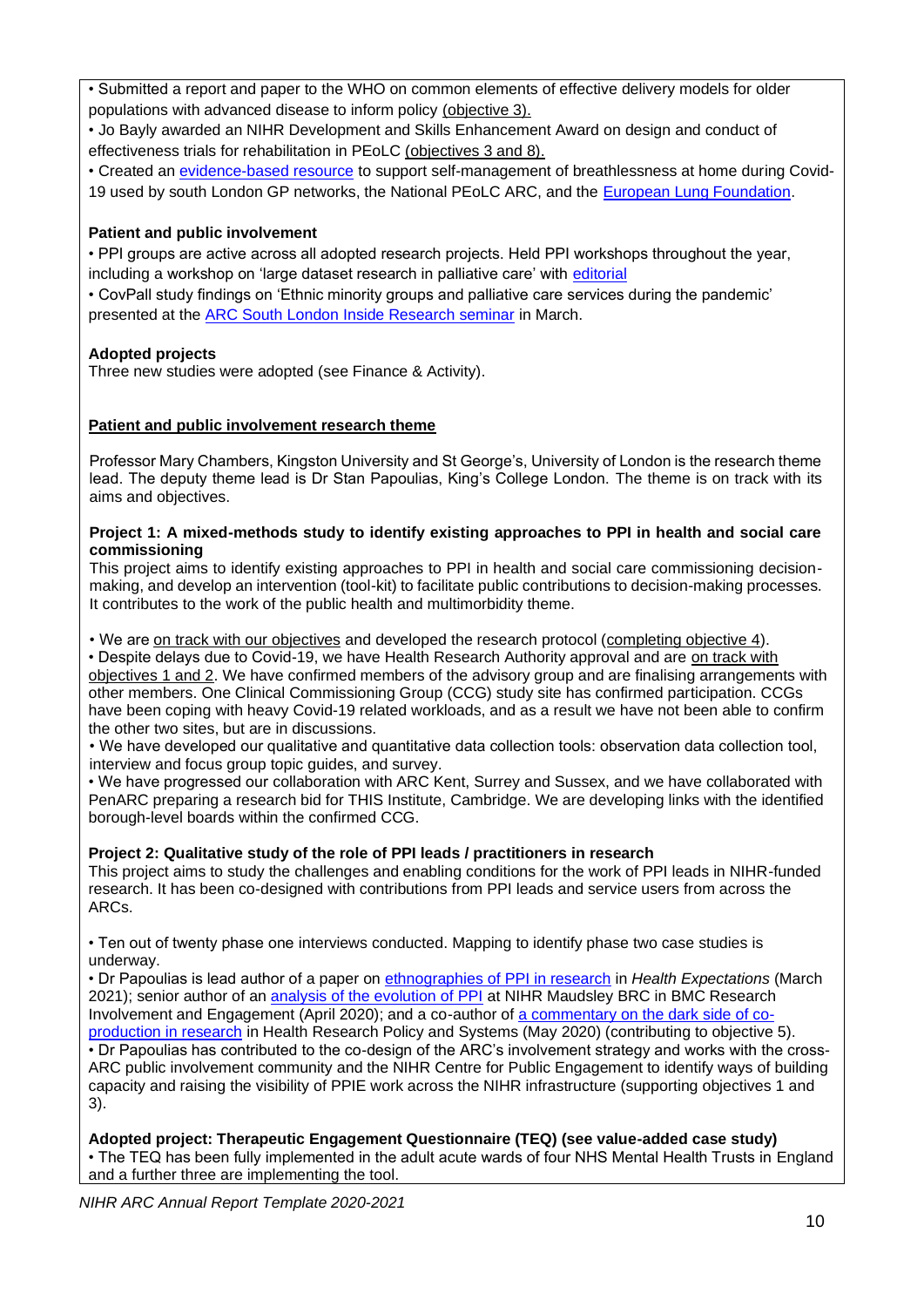• Implementation has demonstrated the value of the TEQ in highlighting the role of registered mental health nurses in therapeutic engagement activity and in identifying practice variations within wards.

## **Public health and multimorbidities theme**

The theme lead is Professor Peter Littlejohns, King's College London, and the deputy lead is Professor Peter Whincup, St George's, University of London. The theme is on track with its aims and objectives.

### **Diabetes research**

• We are on track with our aim to improve the prevention and management of type 2 diabetes (T2D) complications in primary and secondary care across south London's diverse population.

• We are supporting the implementation of the HEAL-D programme for management of T2D in local African and Caribbean communities across south London.

• We have [evaluated a cereal fibre supplement intervention in children.](https://academic.oup.com/jn/article/151/2/379/6029135)

• We have explored providing culturally sensitive diabetes self-management support for Black African and [Caribbean communities.](https://drc.bmj.com/content/8/2/e001818)

• We have developed a plan for large-scale implementation of a cereal fibre supplement.

• We are collecting follow-up data on SOUL-D participants (examining links between depression and diabetes). This data will underpin algorithms and screening tools identifying T2D patients at risk of multimorbidity, supporting our aims.

### **Public health research**

• Due to restructure within KCL's School of Population Health, we have revised our medium-term aim around air pollution to focus on implementing a new co-produced population health intervention in response to local needs identified during the pandemic.

• Our work with an embedded researcher in Lambeth Council has been paused due to the pandemic. However, we are working with Lambeth to co-design a project with Lambeth Early Action Partnership exploring post-lockdown recovery needs of parents of young children in marginalised communities.

• With the Elton John AIDS Foundation and KCL Business School, we are evaluating the [South London Zero](https://www.eltonjohnaidsfoundation.org/what-we-do/our-work/uk-social-impact-bond/) [HIV Social Impact Bond](https://www.eltonjohnaidsfoundation.org/what-we-do/our-work/uk-social-impact-bond/) to generate insights on how multi-agency collaborations are driving innovations around HIV testing.

• Based on methodology developed under CLAHRC, a new project will assess how major institutional change in bodies responsible for public health has impacted on England's pandemic response.

## **Vascular research**

• We use the South London Stroke Register and a vascular register to estimate risks and outcomes in the context of multimorbidity. We have registered 100 stroke survivors and have produced 12 papers in stroke. Our vascular study is in set up.

• We have worked with NHS England on their Long-Term Plan stroke pathway and published their evidence gap review.

• We are working with HDR UK, developing the 'phenomics' methodology and e-trial platform, which hosts around 400 phenotype definitions.

### **Smoking research**

• We are on track to identify barriers and facilitators to tobacco dependence treatment delivery and uptake in local NHS settings. We have interviewed 20 hospital patients,13 patients from substance use settings and 8 tobacco dependence treatment advisers.

• Following a delay due to Covid, we are on track with aim to evaluate a CCG-commissioned tobacco dependence treatment pathway in acute medical care settings, beginning data extraction.

• We supported delivery of tobacco harm reduction and staff training in emergency hotels for people

experiencing homelessness during the pandemic and are evaluating resident and staff experiences.

• We are co-designing a tobacco harm reduction toolkit for people accessing homeless services.

• Analysing data from SLaM, we are examining the association between smoking and Covid-19 infection among mental health patients.

## **Social care theme**

Theme lead: Professor Jill Manthorpe; Deputy theme lead: Dr Kritika Samsi (both King's College London). The theme is on track with its aims and objectives.

## **Project 1**. **Mapping and community engagement (MACE)**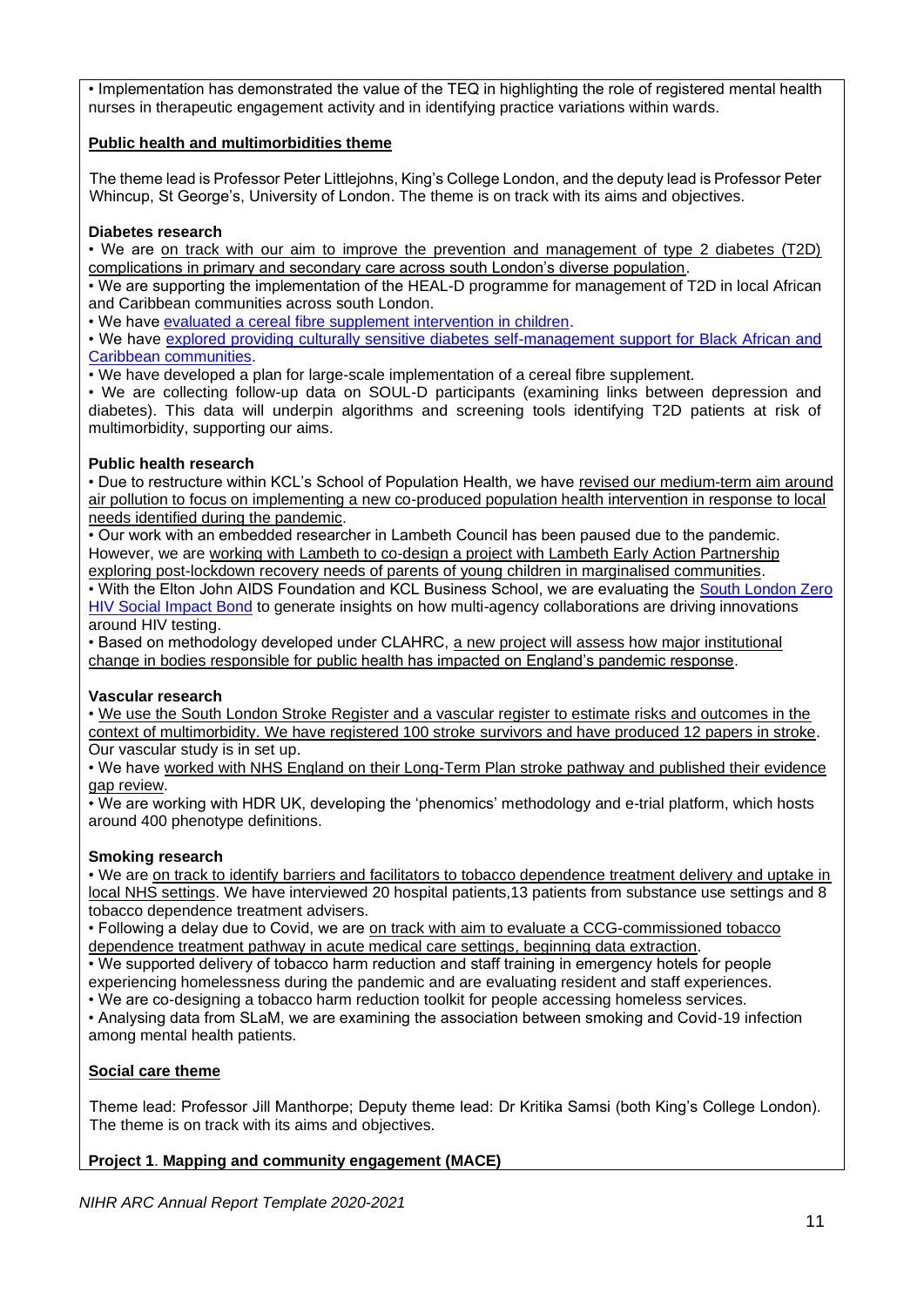Aim: To design and implement sustainable community capacity among day services for adults accessing care and support, we:

• Mapped pre-Covid South London (SL) day centres completing (short-term objective 1). Our report is prefaced by the London Association of Directors of Adult Social Services.

• Reviewed SL day centres for homeless people during Covid; submitted paper for publication; and to interested stakeholders, eg Ministry for Housing, Communities and Local Government.

• Met DHSC policymakers (March 2021) to discuss *'Helping adult day centres to unlock lockdown'* (July 2020), later reissued by the Social Care Institute for Excellence as DHSC guidance. Implications for dementia services published in November 2020. Local day centre providers and PPI informed both.

## **Project 2. Setting and responding to priorities (SARP)**

Aim: To co-produce research and development priorities for SL social care communities (including day centres), we:

• Undertook a priority project for ADASS London to synthesise London's Safeguarding Reviews on mental health social care. Our report has been well received.

• Are supporting the implementation of 'Proud to Care', the major recruitment and retention in social care initiative, now pan-London. We presented at the National ADASS Seminar (April 2021). This is our major vehicle for engaging with home care providers who are now open to contact, (completing short-term objective 2.)

• Are identifying priorities amongst SL day centre sector by survey and consultation. This work will inform the development of tools that day centres may use for self-auditing and outcomes (short-term objective 3, on track).

• Are working with Lewisham Pensioners Forum to debate their ideas about post-Covid rebuilding

• Appointed two postdoctoral researchers (Orellana and Green) to carry out this work.

### **Highlights/engagement activities**

• Collected international responses in social care to Covid (requested by DHSC) contributing to the LTC Covid database. *[International Policy Responses and Early Management of Threats Posed by the SARS-](https://journal.ilpnetwork.org/articles/10.31389/jltc.45/)[CoV-2 Pandemic to Social Care. Journal of Long-Term Care](https://journal.ilpnetwork.org/articles/10.31389/jltc.45/)*

• Our Day Centre Research Forum is held online with increasing attendance.

• Contributed to the ARC capacity building Winter School 2020 and presented *Unlocking Lockdown* at ARC SL's Covid-19 symposium with our PPI representative.

• Holding a PPI consultation event on multiple long-term conditions with other ARC SL themes.

• Working with the economics and biostatistics and palliative and end-of-life care themes on palliative social care.

• Working with the NIHR National Priorities Programme on Adult Social Care on its priorities and on an RCT, funded by the Ageing, Frailty and Dementia National Priorties Programme on care home falls.

• Our research on [Covid-19 impact on schools and child protection is published,](file:///C:/Users/Michele/Downloads/Multiagency%20working%20between%20children) *Journal of Integrated Care*

• A social care postdoctoral researchers network across all ARC SL themes has been set up; meeting regularly and liaising with the capacity building theme about development opportunities.

### **Adopted projects**

During this period six new studies were adopted from across NIHR SCCR, HS&DR, PRP and RfSC programmes (see Finance & Activity for details).

### **5. Impact on Healthcare Provision and Public Health (no more than 500 words)**

### **Using applied informatics to inform the Covid-19 response**

• The ARC's applied informatics researchers are analysing SLaM clinical records and service data using novel text-mining techniques to monitor the response of mental health services in south London during the pandemic, along with mortality data to inform decision making in south London and NHS England.

• They have produced a [series of reports](https://www.arc-sl.nihr.ac.uk/research-and-implementation/our-research-methods/investigating-impact-covid-19-mental-health) highlighting the mortality increase in mental health service users, and inequalities in mortality (eg by ethnic group), and changes in mental healthcare delivery.

• They are working with 10 mental healthcare providers to provide definitive descriptions of how mental healthcare changed during the first lockdown.

• Working with Public Health England and NHS England, these findings played a key role in a decision to prioritise vaccination of people with serious mental illness and learning difficulties.

• This work informed a decision to include people with SMI in the Covid Oximetry @home service.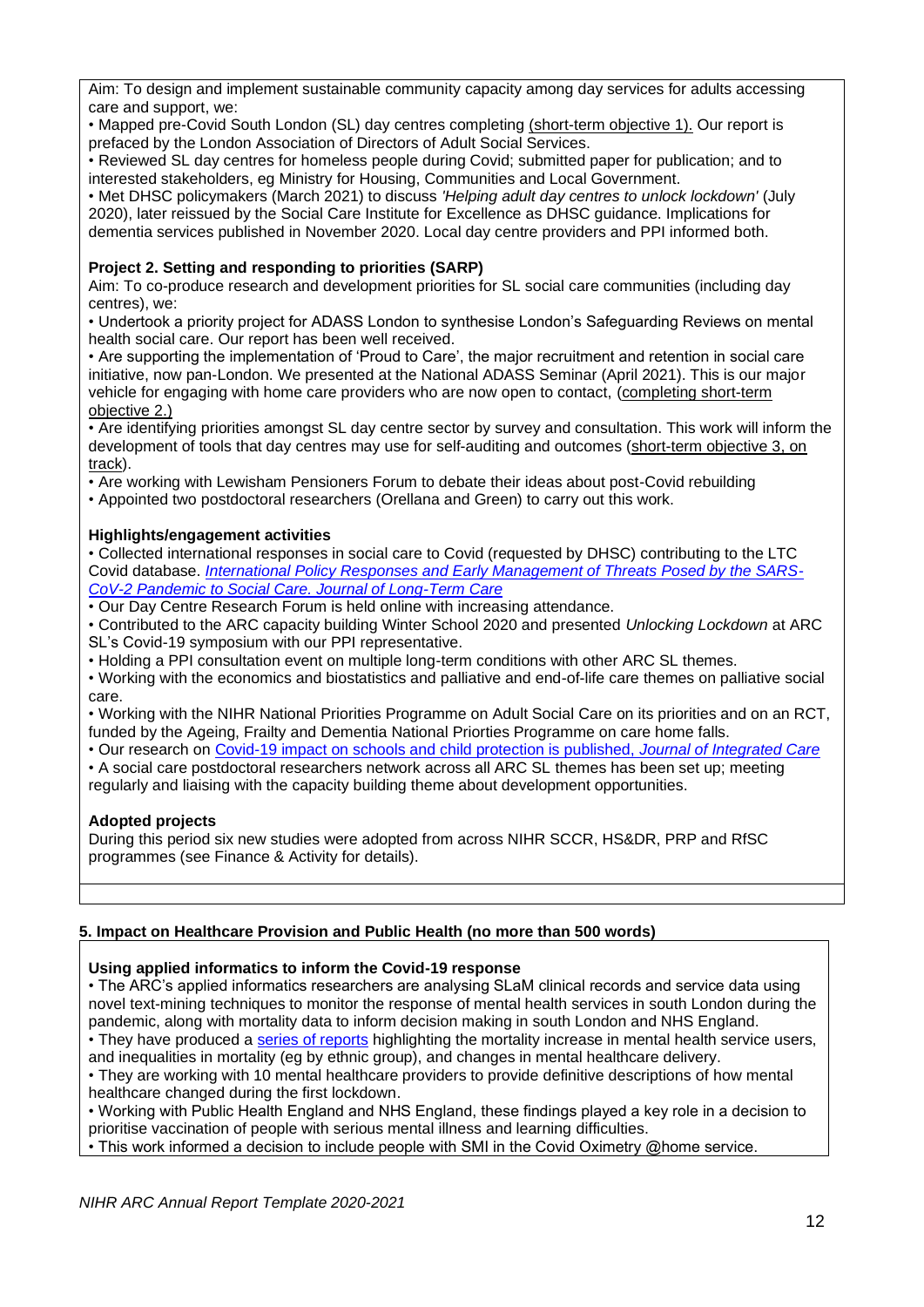• A document giving advice to services to help support those with a diagnosis of SMI who get Covid-19 has been disseminated by the Royal College of Psychiatrists, the AHSN network and the NHS National Deterioration group.

• Analysis of Covid-19 mortality and learning disability has fed the recommendation to the Sage working group for more assertive outreach to target this group.

#### **Our maternity and perinatal mental health theme research has informed the development of vital resources and government policy**

• An adopted study (Howard) led to the co-development of [online preconception resources for women with](https://arc-sl.nihr.ac.uk/news-insights/latest-news/new-resources-support-mothers-serious-mental-illness)  [serious mental illness](https://arc-sl.nihr.ac.uk/news-insights/latest-news/new-resources-support-mothers-serious-mental-illness) and a healthcare guide and tool for professionals.

• NHSE guidance for scale-up of continuity of midwife care in NHS Long-Term Plan was informed by findings from POPPIE (Fernandez-Turienzo) and Project 2020 (Rayment-Jones).

#### **Our social care theme produced a resource (July 2020) to support managers or volunteer coordinators of day centres. '**[Helping adult day centres to 'unlock lockdown'](https://www.kcl.ac.uk/scwru/res/ARC-SL/unlock-lockdown)

• The resource was produced with local providers and PPI involvement.

• The team worked with the Social Care Institute for Excellence (SCIE) to produce their DHSC commissioned guidance ['Delivering safe, face-to-face adult day care'](https://www.scie.org.uk/care-providers/coronavirus-covid-19/day-care/safe-delivery) which draws on their research. SCIE credits our work. The team are delivering webinars in relation to this resource. The resource is signposted in The Care Provider Alliance and Local Government Agency's briefing ['Day services and Covid-19'](https://careprovideralliance.org.uk/day-services-and-covid-19-cpa-lga-briefing) • It has been widely shared with a range of local and national networks and included in newsletters and social media including: NHS Evidence Search, NICE and Social Care Online (SCIE).

## **Children and young people's health partnership (CYPHP)**

• CYPHP has been commissioned in Lambeth and Southwark, with evaluation showing reductions in acute service use, and improvements in health and healthcare.

• Following discussions with south-east London Integrated Care System, CYPHP model has been prioritised within south-east London as an exemplar service. The team are working with NHS England and Improvement on featuring CYPHP as a case study on NHS Futures website.

• Completed recruitment to the trial in December 2020, recruiting more than 1,700 children, young people and their families. Full trial expected by end of 2021.

### **6. Public and Community Involvement, Engagement and Participation (PCIEP) (no more than 1000 words)**

### **6.1 Progress in implementing ARC's Involvement Strategy**

### **ARC-wide activity**

During 2020-21, ARC South London brought together patients, service users, carers, research staff and members of local communities to produce an *Involvement Strategy*, while involving local people in various themes and cross-ARC activities against the background of the pandemic. This built on our existing commitment to involving people in health and social care research across themes and drew on an earlier external review of involvement, engagement and diversity and inclusion. With public involvement in governance and capturing and reporting on impact, this has been a central element of this work.

Diversity and inclusion have been important aspects throughout, especially since south London is so diverse and affected by longstanding heath inequalities linked with social inequality. In April 2020, an online listening event was organised to identify key issues for ARC and beyond arising from the unequal impact of the pandemic, including on black and minority ethnic communities, disabled people, pregnant women and lesbian, gay, bisexual and transgender people; what emerged was widely shared. Equality, diversity and inclusion (EDI) was a key theme in [guidance](https://arc-sl.nihr.ac.uk/involving-patients-public/our-approach-ppi-arc-south-london) from the Implementation and Involvement team on why and how to involve patients and the public during the pandemic, issued in June.

A [Public Research Panel](file:///C:/Users/Michele/Documents/ARC%20Communications/Annual%20report%202020_21/Public%20Research%20Panel) (initially focused on Covid-19) was recruited by the EDI lead (assisted by public health theme) and launched later in 2020-21, to enable diverse communities to have a greater say – one of the new structures included in the Involvement Strategy. Panel members had input in February to the first of a series of ['Inside research' seminars,](https://arc-sl.nihr.ac.uk/events-training/forthcoming-events-training/inside-research-online-seminar-series) through which engagement could tie-in with involvement.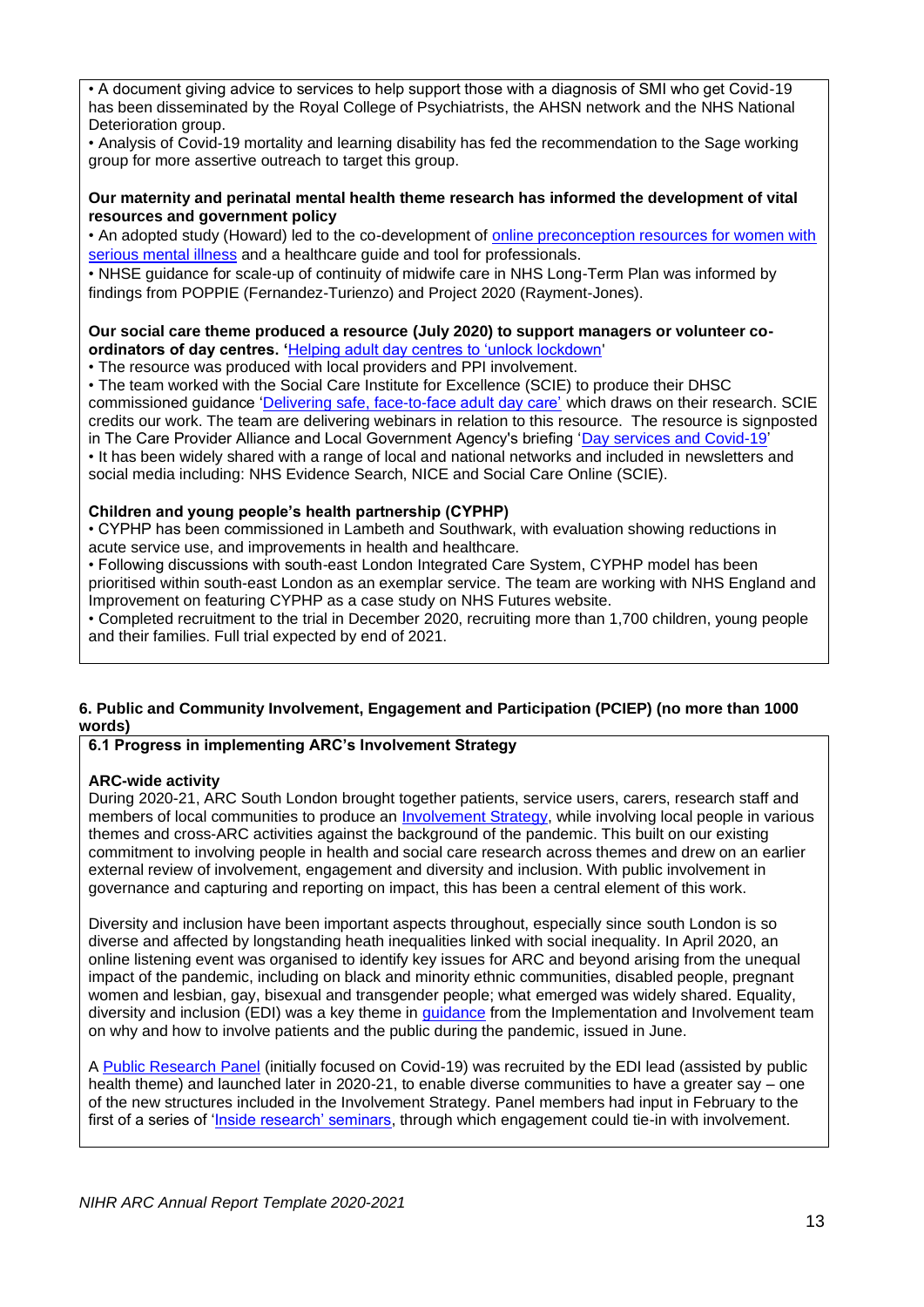This was developed using questionnaires, an online [Active Involvement in Research Day](https://arc-sl.nihr.ac.uk/news-insights/latest-news/event-brings-together-south-londoners-discuss-future-involvement) and workshops on the strategy and accompanying structures, in summer and autumn 2020, followed by meetings of a working party bringing together public contributors and staff and further dialogue.

Three core principles were identified:

- i. Equality, diversity and inclusion
- ii. Relationship building (ties-in with the standard of working together, also reflected in the strategy
- development process), and
- iii. Willingness to change.

Actions were agreed to put these into practice across widely varying themes and projects, with a timescale. Over 100 people, including patients, service users, carers, research staff, members of the public and workers and volunteers from partner organisations, took part in co-designing the Strategy, adopted by the ARC Executive and Board in March 2021.

Measures to strengthen public involvement in governance included more consistent representation of diverse contributors in theme leadership groups and appointment of public contributors to the Executive and Board. These would include representatives of an Involvement Advisory Group. An Involvement Learning Network would assist in support and learning; meanwhile the Involvement Coordinator continued to share links to resources and learning opportunities through a network of theme-based involvement champions and provide one-to-one support as required.

The Advisory Group would assist in establishing a robust measurement and evaluation framework for capturing and reporting on impact, including quantitative measures, but with an emphasis on quality, including gathering multiple perspectives and learning from what went well and where there was scope for improvement. The approach piloted in [April online event, to incorporate the perspective of communities](https://arc-sl.nihr.ac.uk/news-insights/blog-and-commentary/unequal-impact-key-issues-raised-community-event-discuss)  [across a range of protected characteristics in addressing health inequalities and imbalances in care during](https://arc-sl.nihr.ac.uk/news-insights/blog-and-commentary/unequal-impact-key-issues-raised-community-event-discuss)  [the pandemic,](https://arc-sl.nihr.ac.uk/news-insights/blog-and-commentary/unequal-impact-key-issues-raised-community-event-discuss) attracted wide interest (for instance a [BMJ article by EDI lead Dr Josephine Ocloo](file:///C:/Users/Michele/Documents/ARC%20Communications/Annual%20report%202020_21/BMJ%20article%20by%20EDI%20lead%20Josephine%20Ocloo) and international webinar presentation to people from 18 countries) and may be adapted for use elsewhere in England and internationally.

Communications have included [news items](https://arc-sl.nihr.ac.uk/news-insights/latest-news/arc-involvement-strategy-update) and [comment pieces](https://arc-sl.nihr.ac.uk/news-insights/blog-and-commentary/getting-through-pandemic-and-learning-together) on the website on aspects of involvement, promoting awareness and reflection, along with the ongoing [quarterly involvement e](https://arc-sl.nihr.ac.uk/involving-patients-public/stay-touch-sign-our-newsletter)[newsletter](https://arc-sl.nihr.ac.uk/involving-patients-public/stay-touch-sign-our-newsletter) circulated to a wide range of local individuals and groups (500+).

## **Involvement within themes**

To give just a few examples, during 2020-21:

• the maternity and perinatal mental health theme established a Public, Patient and Involvement Group and Network, which led to several [co-produced blogs](https://arc-sl.nihr.ac.uk/news-insights/engaging-local-women-maternity-research-during-covid-19-pandemic) and one research article, and worked on a Maternity [and Perinatal Mental Health Strategy](https://arc-sl.nihr.ac.uk/news-insights/blog-and-commentary/maternity-and-perinatal-mental-health-strategy-involving-public) for involving the public in research;

• the palliative and end of life care theme, with others in the Cicely Saunders Institute at KCL, completed and launched [a new co-produced patient and public involvement strategy,](https://arc-sl.nihr.ac.uk/news-insights/latest-news/innovating-public-involvement-palliative-care-co-producing-our-ppi) building on co-produced evaluation work and a series of co-production events; and, to support the national palliative care response to Covid-19 and ensure inclusion of voices of people with serious illness, collaborated with teams from Hull, Bristol and Sheffield on a rapid virtual consultation with involvement networks to hear their experiences, concerns and priorities for palliative care research;

• the social care theme worked closely with local providers, service users and the public to produce a new resource to [support managers of day centres reopening after lockdown](https://arc-sl.nihr.ac.uk/news-insights/latest-news/new-resources-support-day-centres-re-open-after-lockdown) and with the Social Care Institute for Excellence to produce national guidance.

### **6**.**2 Please highlight any significant challenges or barriers experienced, and identify any areas where you would like further support or information.**

The pandemic has presented a significant challenge, making it harder to involve new people who cannot easily access the internet (though phone as well as online methods could be used for many already involved) but also because so many south Londoners were focused just on survival or grieving. However, it also became clear that, for example, for some disabled people, remote involvement was easier, hence the potential value of varied approaches in future. Resources for involvement remain an issue, especially since additional research was undertaken in response to the pandemic, meaning that existing resources have been more thinly stretched: though involving people is integral to ARC work, at a time when there is so much more public awareness of research, it would be helpful to have the funding to build on this.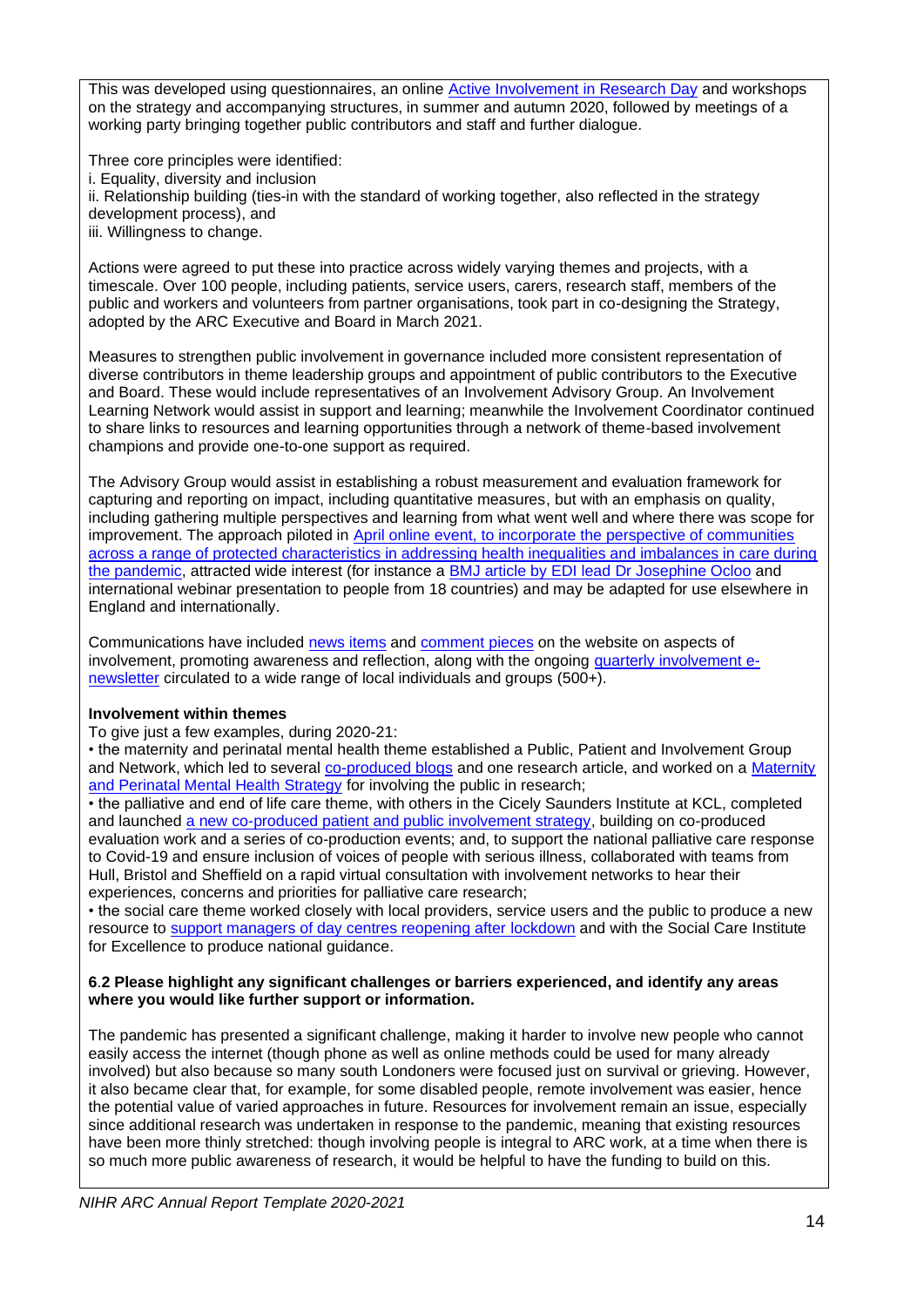# **7. Academic Career Development (formerly Training) (no more than 1000 words)**

## **Academic Career Development (formerly Training) (no more than 1000 words)**

## **7.1 Progress.**

## **Research capacity building:**

**7.1.1** (Short-term objective/ milestone 1 completed) Completed development of our online implementation science module, which will be incorporated into our academic offer in 2021/22. A standalone iteration for researchers nationally and internationally will launch in 2022.

In December 2020 we delivered an online two-day Applied Research Winter School for 49 PhD students, including content tailored to researchers in public health and social care.

We are delivering a programme on writing for research publications, targeted at postdoctoral researchers. Workshops in Autumn 2021 will focus on thesis writing, with support from a Royal Literary Fund fellow.

The St George's, University of London (SGUL) 'Research Aware' skills and methods series of workshops is open to all. Content under development includes a course in Design Thinking for Health and Social Care by SGUL and a course in Patient, Service User, Carer & Public Involvement.

Taught postgraduate content for 2020/21 academic year includes the PgCert in Healthcare Research Skills & Methods and the MRes Clin Research, SGUL. Modules are also provided to HEE Research Interns and predoctoral bridging fellows, in preparation for NIHR Clinical Doctoral Research Fellowship applications or as part of NIHR Predoctoral Clinical Academic Fellowship (PCAF) awards (short-term objective 3 completed).

**7.1.2** (Short-term objective 4 competed/milestone 2). We have evolved the CLAHRC's annual Implementation Science Masterclass and Implementation Science Research conference into virtual events in June and July 2021, working with the implementation science research theme (short-term objective 3 – complete). Over 250 places on these courses and the Winter School.

**7.1.3** We have accelerated plans to develop and deliver a programme of 'research ready' workshops; a pilot programme of workshops designed in collaboration with the Health Innovation Network (HIN) is being delivered to recipients of 2021 HIN Innovation awards. We will undertake a smaller needs analysis incorporating our findings from this pilot by March 2022 (milestone 3 in progress).

**7.1.4** We work closely with the implementation research theme to facilitate research Advice Clinics, the Implementation Science Conference and Masterclass and our 'Research Ready' workshop programme. We are developing resources with our ARC Patient, Service User, Carer and Public Involvement coordinator and will work with the applied informatics theme to consider resources for research trainees (milestone 3 completed).

## **NIHR Academy members** (short-term objective 2 completed)

**7.1.5** We provide integrated support including workshops, mentorship and mock interview panels to individuals applying for NIHR PCAF and CDRF awards. In 2020/21, we mentored three successful NIHR PCAF applicants and three doctoral-level award applicants, including the NIHR/Wellbeing of Women Doctoral Research Fellowship award.

**7.1.6** (Short-term objective 4 completed) Five PhD students have been appointed with partial funding from the NIHR ARC.

**7.1.7** Feedback from the review panel requested we consider support for additional social care postdoctoral fellows and increasing capacity in public health. Four postdoctoral fellows in social care have been funded in 2020/21 and we have established a cross-theme peer network support network. Social care and public health research themes are represented in the capacity building steering group. Dr Samsi is a member of the NIHR SSCR capacity building committee.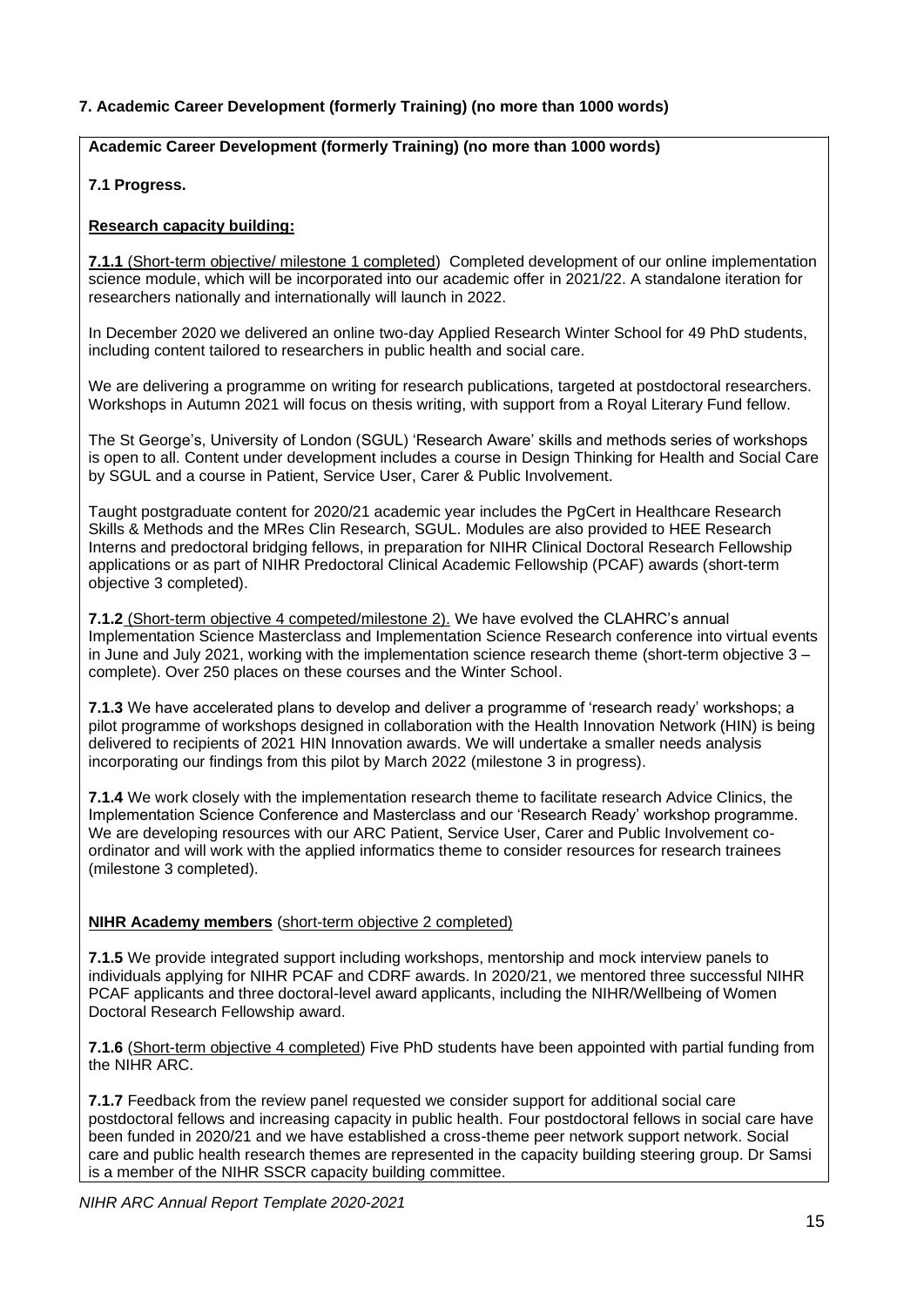## **7.1.8 Objectives for 2021/22:**

- 1. Successful delivery of 2021 Implementation Science Conference and PhD Winter School.
- 2. Establishing our South London Applied Research Academy, providing mentorship and networking support for researchers, including NIHR academy members and associates.
- 3. Recruit four further postdoctoral fellows in social care, working within social care, economics and biostatistics themes.

## **7.2 Deviations**

Due to Covid-19 pressures, we paused the needs analysis intended to inform development of a 'research ready' workshop programme. We have since accelerated our plans, working with the HIN to develop and deliver a pilot workshop programme to their innovation award recipients (April – Sept 2021).

# **7.3 Impact**

Our workshops and support lead to successful applications for personal/career funding (see above). Our training lead delivers a programme for HEE research internship and predoctoral bridging fellowships. Two NIHR doctoral awards were mentored through this scheme. The link between our ARC and the research internship and predoctoral bridging fellowships has worked effectively, bringing aspiring clinical researchers into contact with the ARC support infrastructure.

Our 2020 online 'Winter School' for PhD students attracted a larger number of participants than previous in-person events and received 100% positive feedback. We will consider a blended approach for future events with online resources available to participants after the event.

# **7.4 Collaborations**

• Development and delivery of our research ready workshops to enhance research capability for nonresearchers is in collaboration with the HIN.

• Our online module in implementation science has been developed in partnership between South London ARC academic partners and University of East Anglia.

• Places on our Applied Research Winter School 2020 were available to students in other ARCs and NIHR infrastructure.

• We are exploring with ARC North East & East Cumbria opportunities to collaborate and share capacity building resources.

• Our Implementation Science Masterclass 2021 is being delivered over three days in collaboration with expert faculty from partner institutions in the UK, Sweden, Denmark, USA and Canada.

• Our Implementation Science Conference 2021 is developed in collaboration with UK Implementation Science Society, and a range of other partners, including LSHTM. Delivered over two days, it will feature five plenary speakers from UCL, University of Oxford, UNSW Sydney, Urban Dandelion CIC and the NHS Race and Health Observatory. There will also be 10 international experts, from eight institutions from countries including USA, Australia and Sweden delivering meet the expert sessions.

## **7.5 Sharing best practice**

We have enhanced the flexibility of our training resources to accommodate a variety of researchers and non-researchers. The pandemic has necessitated the use of online delivery for the majority of our training. Interactive learning within a digital environment has led to increased participation, indicating the potential to reach a wider audience, with participants able to access resources after the events.

## **7.6 Expenditure on training**

- Salary costs for two postdoctoral fellows in social care £71,353.33
- PhD stipends and tuition fees for 5 students £81,921.78
- Expenses for PhD winter school £270
- Expenses for writing workshop programme £2,070 + VAT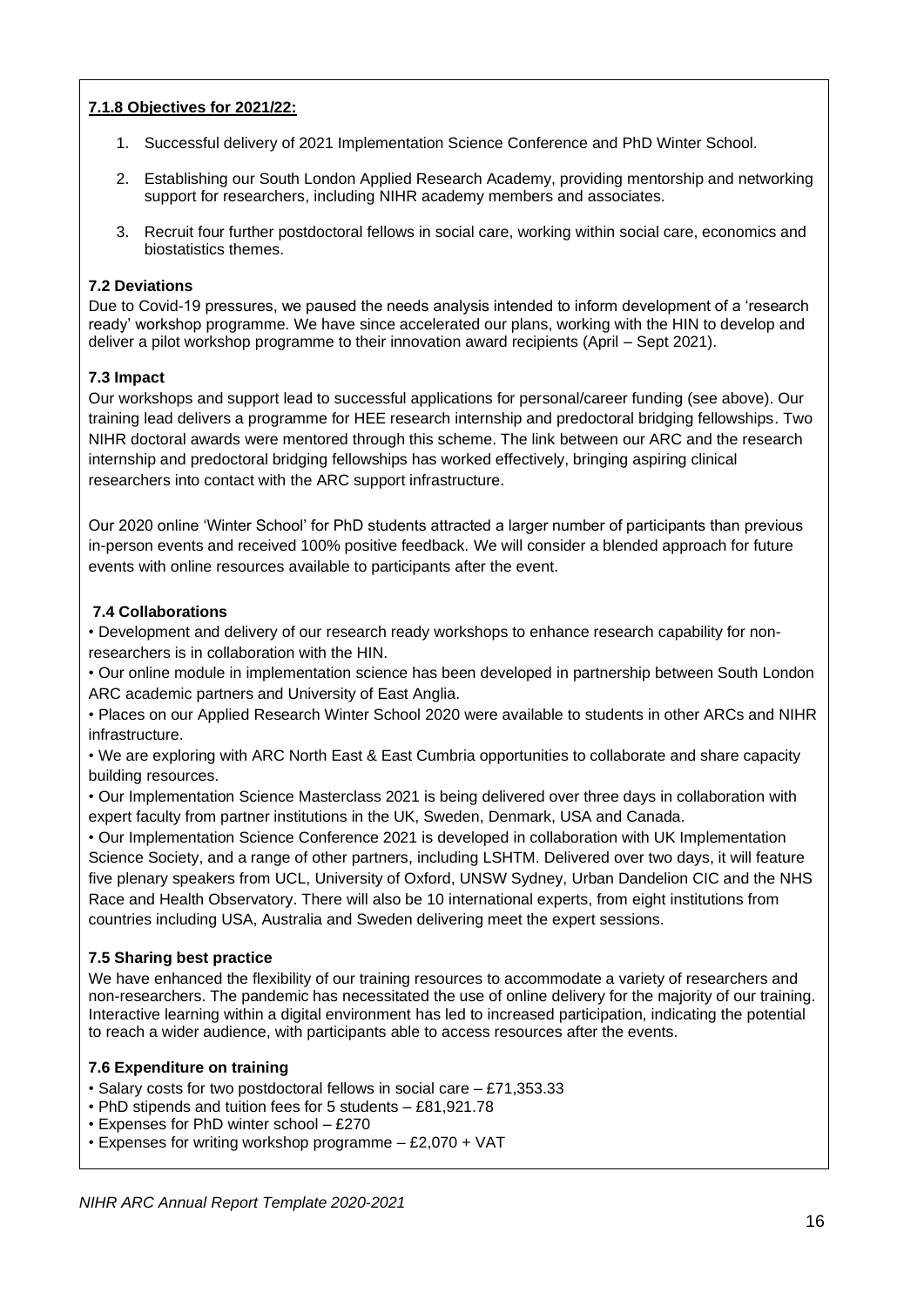## **8. Links with NIHR Infrastructure and the wider innovation landscape (no more than 500 words)**

We have extensive links and collaborations with NIHR infrastructure and wider landscape. For example:

- Implementation and involvement team are developing an implementation strategy for prioritised interventions for National ARC Mental Health Network.
- ARC South London is on the South London CRN board
- Implementation research theme and informatics theme have worked on the London-wide and national pandemic response, through the NHS England (NHSE) / Improvement London Evaluation Cell (London ARCs and AHSNs) and the Beneficial Changes Network (all ARCs and AHSNs in England). They are developing a learning health system in remote mental health consulting.
- ARC South London works with NIHR Mental Health PRU (Henderson, Howard, Gaughran) and Social Care PRU (Manthorpe)
- Maternity and perinatal mental health theme have two studies selected by ARC National networks: 'Evaluation of the effectiveness and implementation of maternal mental health services' and 'Evaluating models of health-based Independent Domestic Violence Advisor (IDVA) provision'.
- Maternity and perinatal mental health engages across the NIHR and wider sector including: NIHR Advanced Fellowship Funding Panel, NIHR Senior Investigators and Research Professors Network, NIHR Incubator for Nursing and Midwifery, NIHR Incubator for Mental Health, NHSE & Improvement Maternity Programme, NHSE Perinatal Mental Health Programme, South East London Local Maternity System, and ARCs East of England, West Midlands, Yorkshire & Humber.
- Economics and biostatistics theme works with NIHR School of Social Care Research
- Louise Goff (public health) is a member of the NIHR DART collaboration, established to increase research conducted across the country in relation to diet, nutrition, and physical activity.
- Josephine Ocloo (I&I team) has contributed to national work led by NIHR Centre for Evidence and Dissemination, feeding into their Race Equality Public Action Group. She sits on the national NHSE Mental Health Equalities Committee and the Patient and Carer Race Equalities Framework Committee.
- Jill Manthorpe worked with NIHR and British Association of Social Workers roundtable event (Sept 2020). Social care theme are part of the ARC National Social Care and Social Work Network.
- Palliative and end of life care theme collaborate with NIHR CRNs in North London, South London and Kent, Surrey and Sussex for their EMBED Care study. They are part of the NIHR BRC Care Home Research Network.
- Peter Littlejohns is a member of four ARC national networks (reducing inequalities, prevention, multimorbidity and mental health).
- Our smoking researchers are part of an NHSE group supporting the national roll out of hospitalinitiated tobacco dependence treatment services, as part of NHS Long Term Plan. They are also part of an ARC national priorities bid on hospital-initiated smoking cessation.
- ARC Director, Graham Thornicroft contributes to the ARC mental health networks (co-chair of advisory board) and sits on the HIN board
- Implementation science research theme are part of a national ARC group of implementation scientists
- Economics and biostatistics theme are members of the national NIHR ARC economics network and collaborate with Maudsley BRC
- Applied informatics theme works with Maudsley BRC, Guy's and St Thomas' BRC and other NIHR ARCs through the Applied Digital National network.

## **9. Links with Industry (no more than 1000 words)**

## **9.1 Please describe your Centre engagement with industry**

## **Working with pharmaceuticals and biotechnology companies**

Vascular researchers in the ARC's public health and multimorbidity theme have worked with a range of pharmaceutical and biotechnology companies during the reporting period. This includes:

• Metadvice, a global healthcare technology company specialising in clinical decision support. With Metadvice, they have received an Innovate UK SMART grant to develop a decision support system for cardiovascular, renal and metabolic diseases. Metadvice are also sponsoring two PhD studentships (50%) under King's College London's Centre for Doctoral Training in Data-Driven Health to undertake research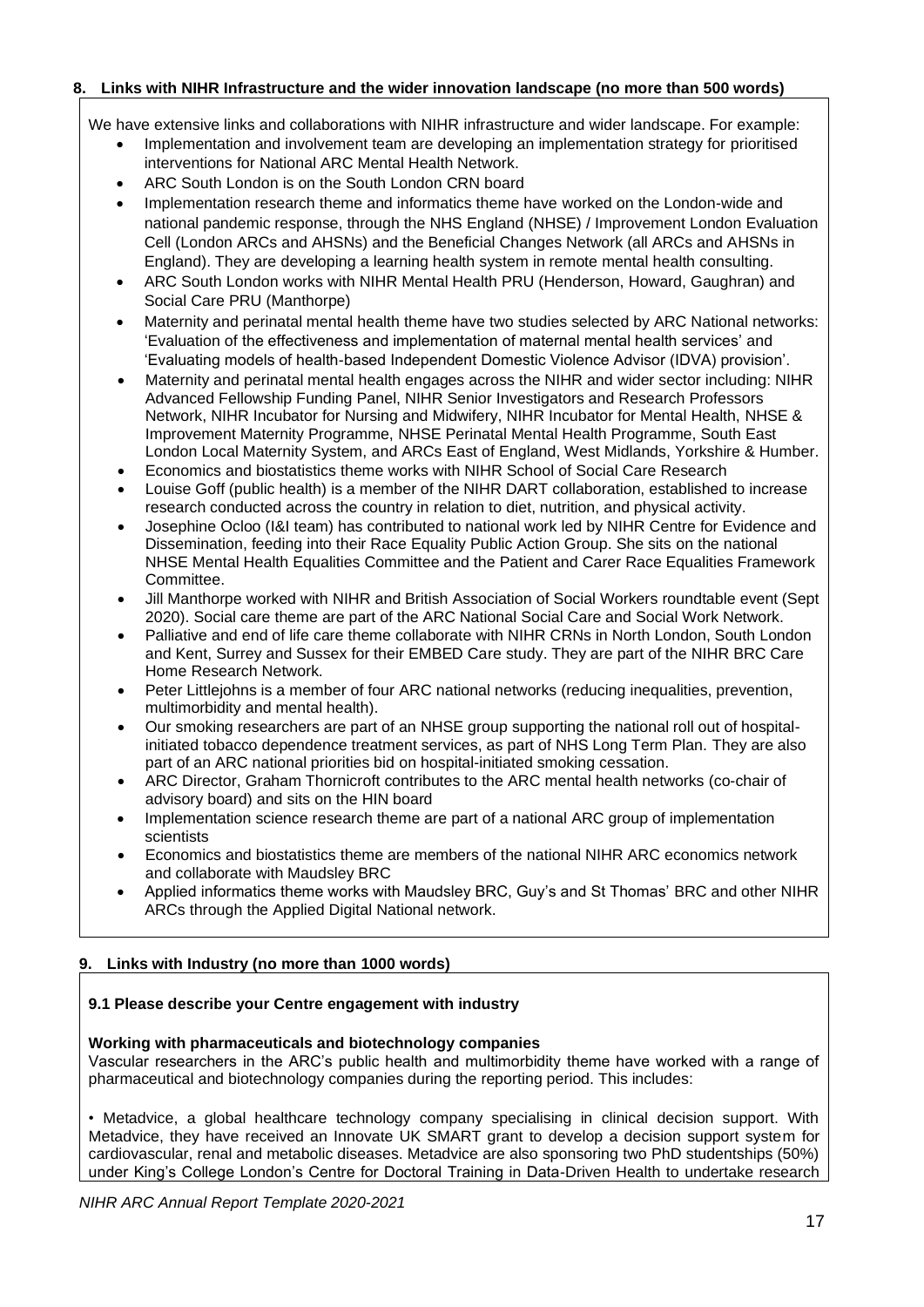related to the ARC's work on "Use of machine learning and clinical phenotyping to identify determinants and predict cardiovascular, renal and metabolic diseases risk using data from registries and electronic medical records" and "Advancing explainable human in the loop NLP analytics for clinical applications".

• GSK have funded three PhD studentships (50%) as part of King's College London's Centre for Doctoral Training in Data-Driven Health.

• Imosphere, a health data analytics company, on a joint European Health Data & Evidence Network grant on converting the South London Stroke Registry and Lambeth Data Net to the Observational Medical Outcomes Partnership (OMOP) Common Data Model (CDM) standard.

### **Working with medtech / devices companies**

Our alcohol researchers are working with SmartStart Inc, the developers of the alcohol transdermal sensor (BARE). They are setting up a research agreement to use early release devices for the validation and feasibility studies in their study to validate and evaluate different wearable transdermal alcohol sensors and associated apps. Development work on these devices has been delayed by Covid-19. However, the researchers have reached an agreement to use ten alcohol transdermal devices (prototypes). A formal research agreement is pending. They have also identified an alternative product and supplier (BACtrack by Skyn) which could be used if SmartStart do not deliver their devices in June.

## **Non-life science companies**

Our social care researchers work with a range of social care providers, including those from the private sector, to share outcomes from research and to facilitate new research opportunities. For example, private sector providers regularly attend the quarterly [Margaret Butterworth Care Home Forum](https://www.kcl.ac.uk/scwru/events/mbchf/index) chaired by Dr Kritika Samsi – research is shared with an audience of care home staff, carers and others with an interest in care homes and improving the quality of care and life for people with dementia.

## **9.2 Key examples of working with small and medium enterprises (SMEs)**

Our social care research theme works with a range of social care providers, including private SMEs. During the reporting period, social care researchers have worked with six UK-based SMEs:

• Barchester Care – a care home manager from this company is a member of the social care theme's advisory group for its adopted study of ancillary workers in care homes.

• Investor Publishing Ltd – the publisher of the *Journal of Dementia Care*. It also support the theme's research by publicising calls for participants and publishing our findings (eg Unlocking Lockdown).

• Liquid Personnel – a major social care locum / agency. Researchers in the social care them have undertaken webinars for Liquid Personnel on social work with adults.

• Angel Human Resources and Care Outlook Ltd – our social care theme's work with Proud to Care campaign started by London ADASS involves working with these two home care providers.

• Chinara Enterprises Ltd – a business training company. During the first lockdown our social care team worked with Chinara Enterprises to provide bespoke training to social workers interested in re-joining the workforce.

## **9.3 Strategic partnerships during the financial year 2020/2021**

### **I) New strategic partnership –**

Our alcohol researchers have begun one new strategic partnership with Skyn, producers of the wearable alcohol monitoring device BACtrak Skyn.

### **ii) Ongoing strategic partnerships –**

Our alcohol theme had a strategic partnership with Merck Serono Ltd and Lloyds pharmacies (Selicio Ltd) during the reporting period as part of the Alcohol Dependence and Adherence to Medications (ADAM) trial, which is now complete. The alcohol theme has an ongoing strategic partnership with Codeface Ltd, for the ADAM trials and for a survey of emergency department attenders for the minimum unit pricing project.

#### **9.4 Please provide brief details of key examples of studies active in financial year 2020/2021, as follows:**

- **1. Contract commercial trials;**
- **2. Industry collaborative research studies; and**
- **3. Other academic commercial research.**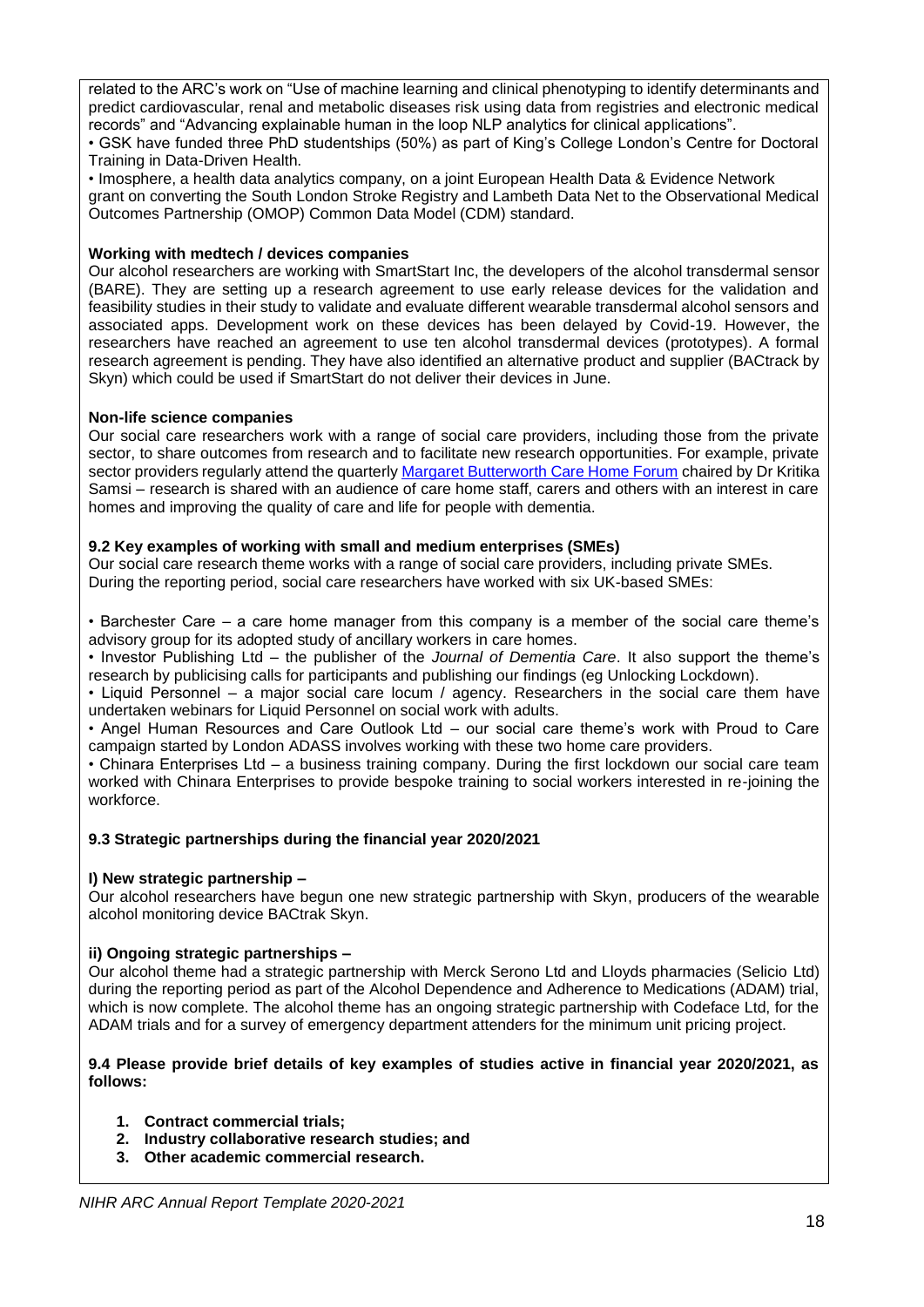There were none during this reporting period.

**9.5 Please provide the number and key examples (including name of funder/grant scheme) of any partnerships or studies with industry which have led to further industry, public or charity research funding, including as part of consortia.**

There were none during this reporting period.

**9.6 Please provide brief details of key examples of agreements signed with industry including:**

- **1. Non-Disclosure Agreements;**
- **2. Model Trial Agreements, including mICRA and mCTAs.**

There were none during this reporting period.

## **10. Co-Funding (no more than 500 words)**

Within the reporting period the total amount of co-funding received by NIHR ARC South London was £1,759,330, in comparison to the NIHR ARC award of £1,669,599.00, providing a 105% co-funding equivalent. The co-funding received from health and social care member organisations was £641,123, which was 38% of the NIHR award and the contribution from university member organisations was £1,118,207. Our predicted co-funding for the life of the ARC now stands at £8,796,314 over five years. This equates to 98% of the level of funding provided by the NIHR.

## **King's Health Partners**

The King's Health Partners (KHP) organisations (Guy's and St Thomas' NHS Foundation Trust, King's College London, King's College Hospitals NHS Foundation Trust, and South London and Maudsley NHS Foundation Trust) have committed to provide £125,000 in cash and £100,000 in kind per partner for each of the five years of the NIHR ARC programme to support research and implementation activities.

This contribution to the NIHR ARC South London's Centre for Implementation Science is enabling us to develop as a multidisciplinary team, specialising in all aspects of implementation and improvement science (research and implementation). The funding has supported King's Improvement Science, which is located within the Centre for Implementation Science. It comprises a specialist team of researchers who support health professionals and NHS managers who want to use recognised quality improvement methods for health service improvement in south-east London. The dedicated team of specialist implementation and improvement scientists and senior researchers also support NIHR ARC South London researchers to embed implementation and improvement science into their work.

## **ARC South London collaborating organisations**

The in-kind contributions of £1,198,040.16 (£204,832.69 healthcare and £993,207.47 universities) from each of our partner organisations (St George's, University of London, St George's University Hospitals NHS Foundation Trust, Kingston University, Guy's and St Thomas' NHS Foundation Trust, King's College London, King's College Hospitals NHS Foundation Trust, and South London and Maudsley NHS Foundation Trust) has supported 86 administrative and research staff working across research and cross-cutting themes or core activities to support delivery of their work, to ensure that all ARC-related resources are used to provide the very best possible value for money in driving the agreed outputs and outcomes.

Our local Academic Health Science Network, the Health Innovation Network (HIN), has provided £61,290.74 during the reporting period. The contributions include strategic leadership, with members represented at Board and Executive-level, business support, and Sustainability and Transformation Partnership (STP) engagement. The HIN's Deputy Chief Executive, Zoe Lelliott and medical director, Dr Natasha Curran work as ARC Implementation Leads and have led the engagement and implementation function for the ARC.

There were no new partners or co-funding commitments during the reporting period.

## **11. Forward Look (no more than one page)**

**Our work in the context of Covid-19**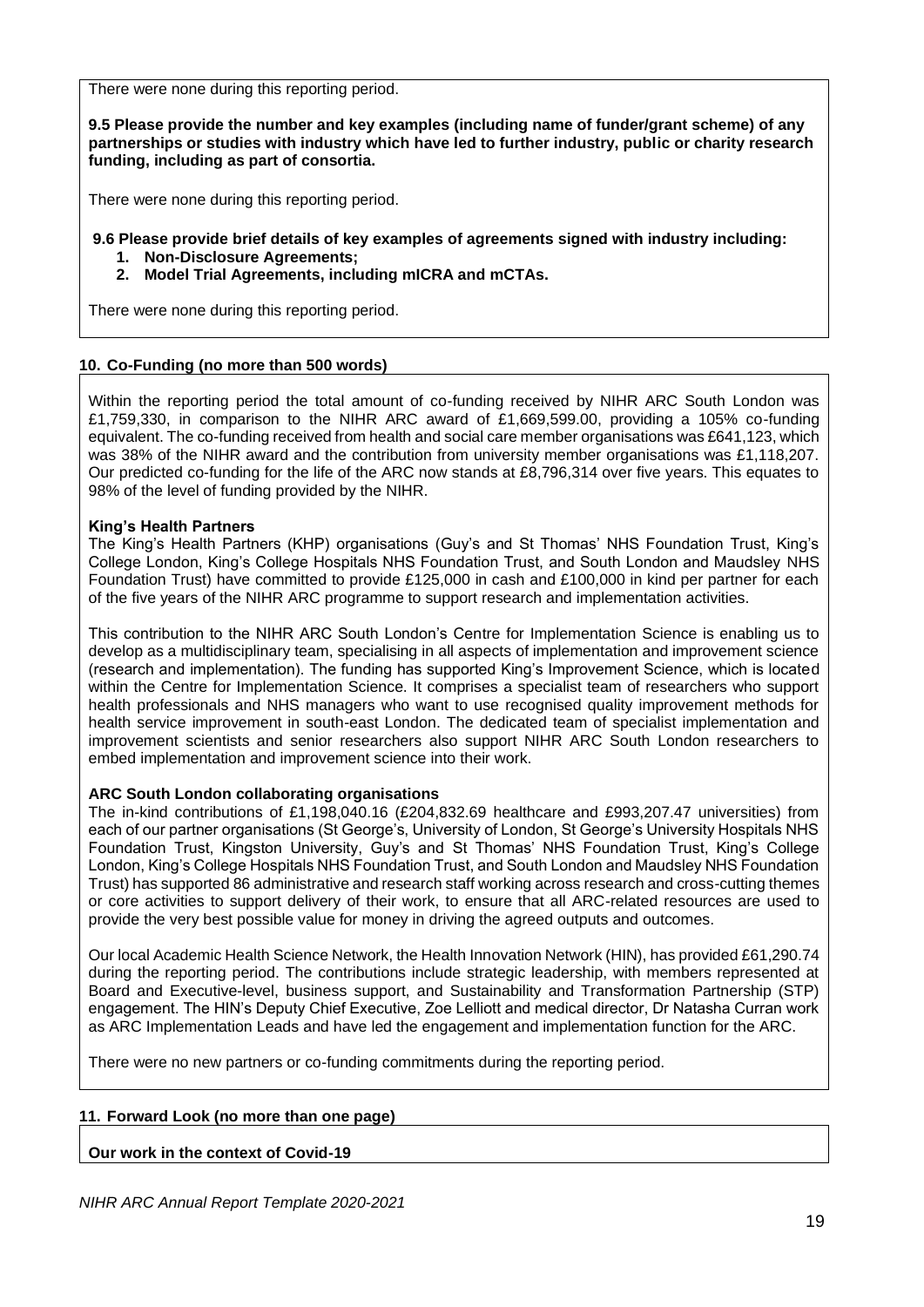The Covid-19 pandemic has highlighted the need to improve care for vulnerable and older populations, to support people living with multiple health conditions, to address health inequalities, and to work more closely with social care services – all priorities that drive the ARC's research.

In response to the pandemic, the ARC has initiated 62 new Covid-related research projects and activities, co-produced with local and national partner organisations, the public, and patients.

Some of these projects may attract media interest, for example:

- Our team of applied informatics researchers, in collaboration with the Health Innovation Network and King's Improvement Science are leading the evaluation of the implementation and impact of [remote consultations](https://arc-sl.nihr.ac.uk/research-and-implementation/our-research-areas/implementation-science-research/remote-consultations) and other service changes that have taken place in response to the Covid-19 pandemic, across three mental health trusts in south London: South London and Maudsley, Oxleas and South West London & St George's.
- The ARC's palliative and end of life care team undertook a large international study of the palliative care response to Covid-19. In 2021, this project was selected by Health Data Research UK as one of the twelve projects to accelerate use of data for vital Covid-19 research. With the new funding, the new study [CovPall-Connect](https://www.arc-sl.nihr.ac.uk/research-and-implementation/our-research-areas/palliative-and-end-life-care/rapid-evaluation-covid) will explore the relationship between regional Covid-19 palliative care responses and Covid-19 prevalence, mortality, admissions, discharges, as well as business and social impacts, drawing on datasets from across the UK.

## **National priorities leadership work – addressing unmet mental health needs in England**

ARC South London leads the National Mental Health Priority Network. Through this network we are working closely with ARC East of England and other ARCs, key national and local stakeholders to drive service change in mental health, with the goal of improving the lives of service users and carers. In April 2020, the Network [launched a scoping exercise](https://arc-sl.nihr.ac.uk/news-insights/latest-news/scoping-exercise-launched-identify-unmet-needs-mental-health-care) to identify specific areas of mental health care in England where there is unmet need, and which could be addressed through existing evidence-based solutions at scale. This was reduced to four prioritised solutions at a workshop in June 2021. The network will then begin working with partner and national organisations to help support these solutions into wider practice.

## **Beneficial Change Networks (BCNs)**

As part of our involvement in the BCNs, we are supporting evaluation of the many service changes and innovations being introduced in response to the Covid-19 pandemic, to inform which to maintain and which to end. In the next year we will be focusing on three priority areas for further in-depth evaluation:

- i) Remote consultations
- ii) Self-management and remote monitoring
- iii) Integrated service models in palliative care.

**ARC South London's diversity and inclusion working** group carried out an equality monitoring exercise to examine the diversity of the ARC Board and Executive in 2021. The exercise indicated a need to address under-representation of staff, public and community groups on the Board and Executive, particularly from Black, Asian and minoritised groups and those with disabilities. In the next year, the group will undertake work to increase the diversity of the Board and Executive, introducing structural changes to ensure a greater diversity of people from the south London community are involved in the ARC's governance, and to address under-representation of staff from key groups.

### **Planned initiatives – new module in implementation science**

Our capacity building theme have developed an **online module in implementation science** (a partnership between ARC South London's academic partners (King's College London, Kingston University and St George's, University of London) and the University of East Anglia. This will provide a valuable resource to inform implementation of applied research and is intended for local, national and international delivery. This course is due to launch in September 2021.

## **12. National Priority Areas (where applicable, no more than 500 words)**

**Please describe any developments or updates regarding the NIHR ARC National Priority Area(s).**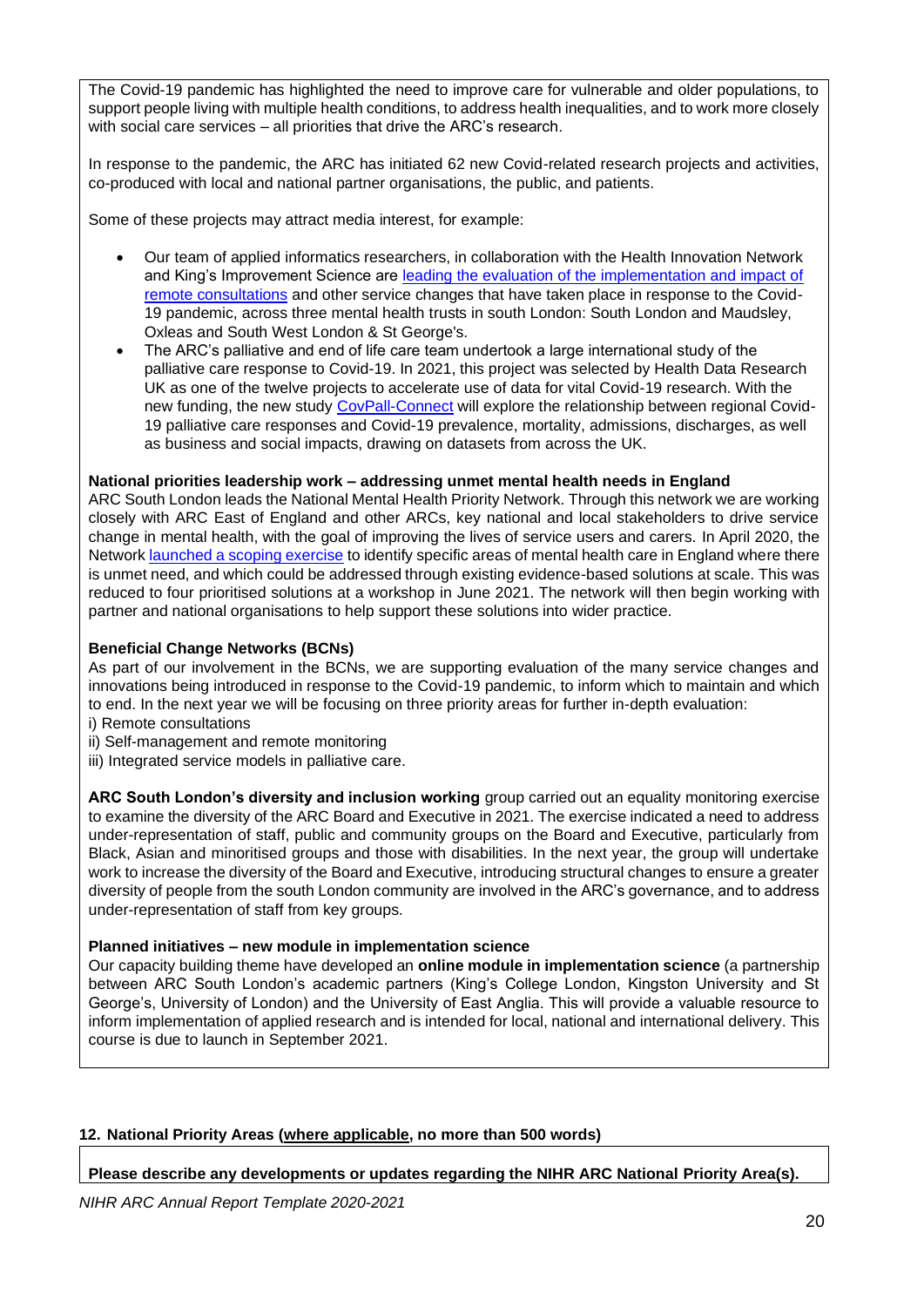ARC South London, working with ARC East of England, leads the National Priority Programme in mental health, including children and young people's mental health, which we have named the Mental Health Implementation Network (MHIN).

We have established governance arrangements, and have set up an executive committee, which is chaired by programme lead Professor Colin Drummond and meets monthly. We have also set up an advisory board, which meets quarterly and is co-chaired by Professor Sir Graham Thornicroft, director of NIHR ARC South London, and Professor Peter Jones, director of NIHR ARC East of England.

We have embedded patient and community involvement, engagement and participation throughout the governance structures and workstreams. We are in the process of appointing a patient and carer involvement engagement and participation (PCIEP) lead and a national PCIEP coordinator.

The MHIN [launched a scoping exercise in April](https://eur03.safelinks.protection.outlook.com/?url=https%3A%2F%2Farc-sl.nihr.ac.uk%2Fnews-insights%2Flatest-news%2Fscoping-exercise-launched-identify-unmet-needs-mental-health-care&data=04%7C01%7Cmichele.harris-tafri%40kcl.ac.uk%7Cec2a15653cf24078ad7108d92c0fa9e9%7C8370cf1416f34c16b83c724071654356%7C0%7C0%7C637589268042844226%7CUnknown%7CTWFpbGZsb3d8eyJWIjoiMC4wLjAwMDAiLCJQIjoiV2luMzIiLCJBTiI6Ik1haWwiLCJXVCI6Mn0%3D%7C1000&sdata=pEg0M7QffKL%2FnjjTZmwd%2B8fqBhCHujVuN8VSRM4JtW4%3D&reserved=0) 2021 to identify specific areas of mental health care in England where there is a high level of unmet need, and which could be addressed through existing evidence-based solutions at scale. There was an excellent response to the scoping exercise, with mental health trusts, charities, social and educational services, and research organisations, helping to identify more than 90 mental health needs in England.

MHIN researchers then aligned these needs with those identified by other studies in England since 2015 and a review of national policy documents. Using this approach, the researchers have identified seven broad areas of mental health need and their accompanying solutions in England. Working under the seven areas, the researchers then identified 22 mental health solutions that meet the needs of patients and health systems, may be ready for implementation, and are supported by evidence of effectiveness, including NICE guidance. We have also engaged with NHS England, Academic Health Science Networks and other stakeholders nationally in identifying priority mental health interventions that are likely to receiving national support for implementation.

The team invited a wide range of stakeholders in mental health to rate these solutions on how well they are likely to deliver on a series of objectives, which support national and NIHR priorities. A decision workshop was held with national stakeholders on 9 June which identified four priority solutions for implementation based on the criteria of effectiveness, patient involvement, reducing inequalities and implementability.

ARC South London, working with ARC East of England, in their joint mental health leadership role, has held three Mental Health and Wellbeing Collaboration meetings with representation from all ARCs. We now have a distribution list of more than 140 members and have recruited six PPI members into the collaboration.

The Collaboration has been involved in the development of the ARC national priorities programme for mental health and representatives from the collaboration sit on the Mental Health Implementation Network executive group. The collaboration has also supported the development and delivery of nationally important, collaborative co-produced research in mental health and wellbeing, including the [NHS CHECK](https://nhscheck.org/))  [study](https://nhscheck.org/)) and the **BASIL** study.

### **13. Beneficial Change Network (BCN) (no more than 200 words)**

**Please provide an overview of activities describing any developments of working together with the local AHSN on regional priority requests.**

In June 2020, London's Regional Medical Director established the "evaluation cell" (reporting to Gold Command) involving London's 3 ARCs and 3 AHSNs. This group considered how to evaluate the many service changes and innovations being introduced in response to the pandemic – to inform which to maintain and which to cease, following the pandemic.

The Evaluation Cell has three objectives:

1. To identify 3 priorities and develop detailed "research grade evaluation" plans